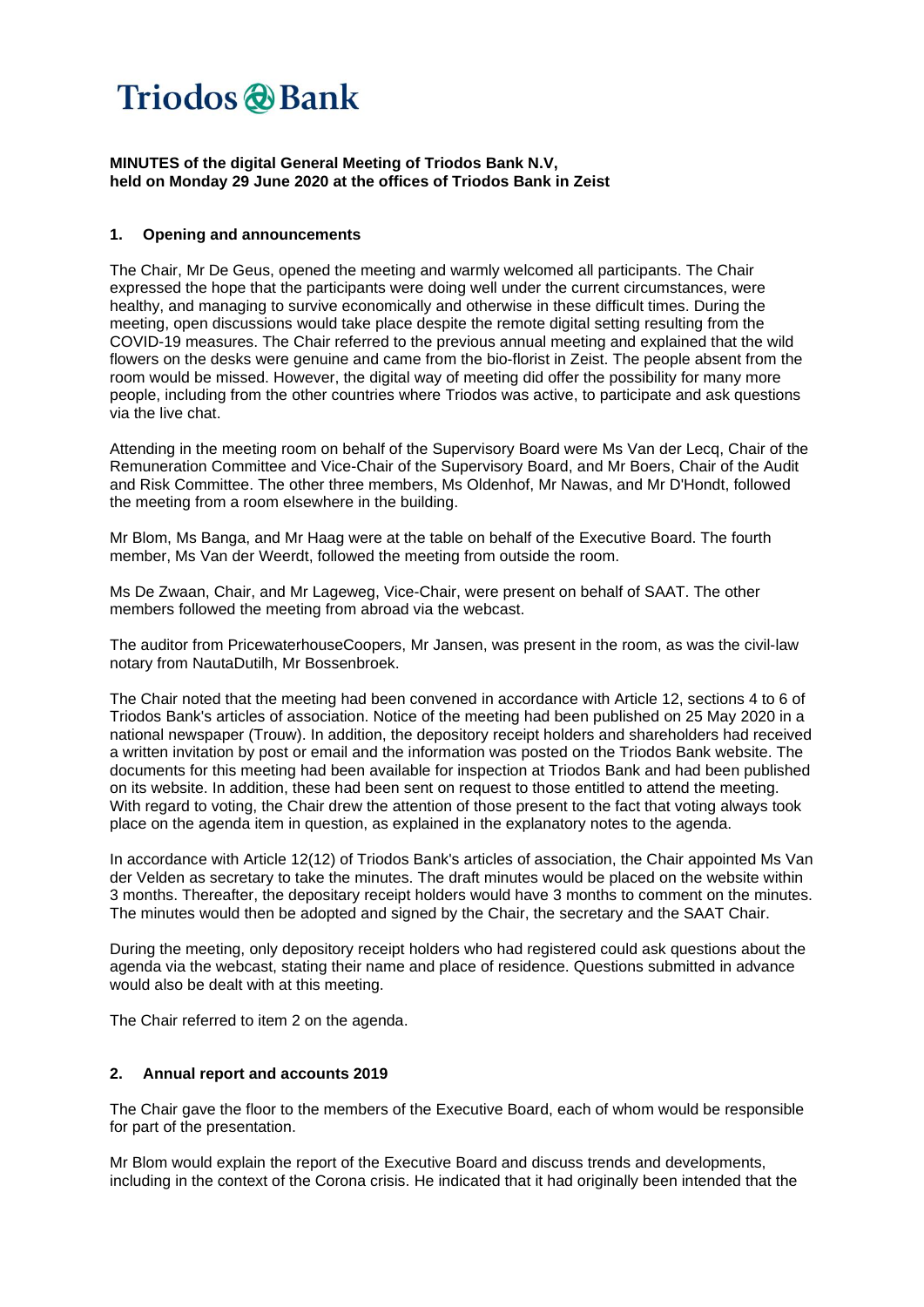annual meeting would take place on 15 May, but that it had had to be postponed until 29 June in the hope that the meeting could take place in person. Unfortunately, this had not been possible.

Regarding Corona, Mr Blom explained how the Bank had responded to the threats and opportunities. No figures were yet available; the half-yearly report would follow on 21 August. Mr Blom indicated later in the meeting that he would return to the measures taken in respect of the depositary receipts for shares, i.e. the suspension of the purchase and sale of shares on 18 March last and the decision not to pay a dividend.

After Mr. Blom's introduction, Ms. Banga would outline the developments in the business and Mr. Haag would further explain the financial part of the annual report. Ms. Van der Weerdt would answer questions that might be raised regarding Risk & Compliance.

#### 2a. Report of the Executive Board 2019

Mr Blom went on to say that the year 2019 was characterised by a stable development. There had been growth on all fronts. The old economy was really changing. Renewable energy was becoming the mainstream and seen by banks and investors as an important spearhead, as was the circular economy. That was the trend in 2019, but it was developing further. This implied more competition for Triodos Bank, which needed to much more explicitly lead from the front.

In the area of community engagement, Triodos had worked on the Partnership Carbon Accounting Financials (PCAF) initiative and the UN Principles for Responsible Banking in 2019. Both were important examples of the agenda in the context of Change Finance. In doing so, Triodos Bank aimed to sustainably improve the financial system.

Mr Blom went on to say that the banking sector was having to deal with a lot of regulations that involved costs and with a low interest rate environment. Triodos Bank's business model had to take this into account. Fewer costs could be borne by the interest margin and Triodos Bank increasingly asked the customer for a fee for the use of the services purchased by the customer. Attention had also to be paid to the investment funds, whilst the profit & loss account had been strengthened.

In response to the Corona pandemic, the first action had been taken, focused on the health of employees and the continuity of systems. This action had been successful, enabling customers to be served on an ongoing basis. Approx. 90% of employees worked from home. Attention then turned to the customers and government regulations that were applicable to companies. Attention was also paid to the bank itself and how it was doing. A number of issues had been identified: Triodos Bank's capital position and liquidity was strong. The return was under pressure as a result of the credit losses. Mr Haag would say more about this later.

The short term posed a challenge, especially for customers with a government scheme, who had to make the transition to the new economy. This would take a lot of effort.

In the medium and long term, there were opportunities for customers, especially for the frontrunners in new sectors. Corona might have accelerated sustainability.

With regard to the depositary receipts for shares, it had been decided to suspend their purchase and sale and to withdraw the dividend proposal. The suspension of trade was due to the pattern that had developed in the weeks leading up to 18 March, i.e. more sales than new purchases. This had accelerated in the days before the suspension. The uncertainties surrounding Corona played a role in this. When two-thirds of the purchasing capacity of the regulated buffer had been used, the Executive Board decided to close it down. The most important reason was the need for room to serve the number of sales orders immediately upon reopening.

The suspension had been inevitable. It had been difficult for individual depository receipt holders because it was no longer possible to liquidate their investments by selling them.

The plan was to reopen as soon as possible after publication of the half-year figures. It was important that the depositary receipt holders understand where the bank stood. The bank would do its utmost. In addition, more purchasing space would be created and the buffer would be increased to EUR 36 million, creating a space of EUR 15.9 million and facilitating sales orders. This would be voted on later in the meeting.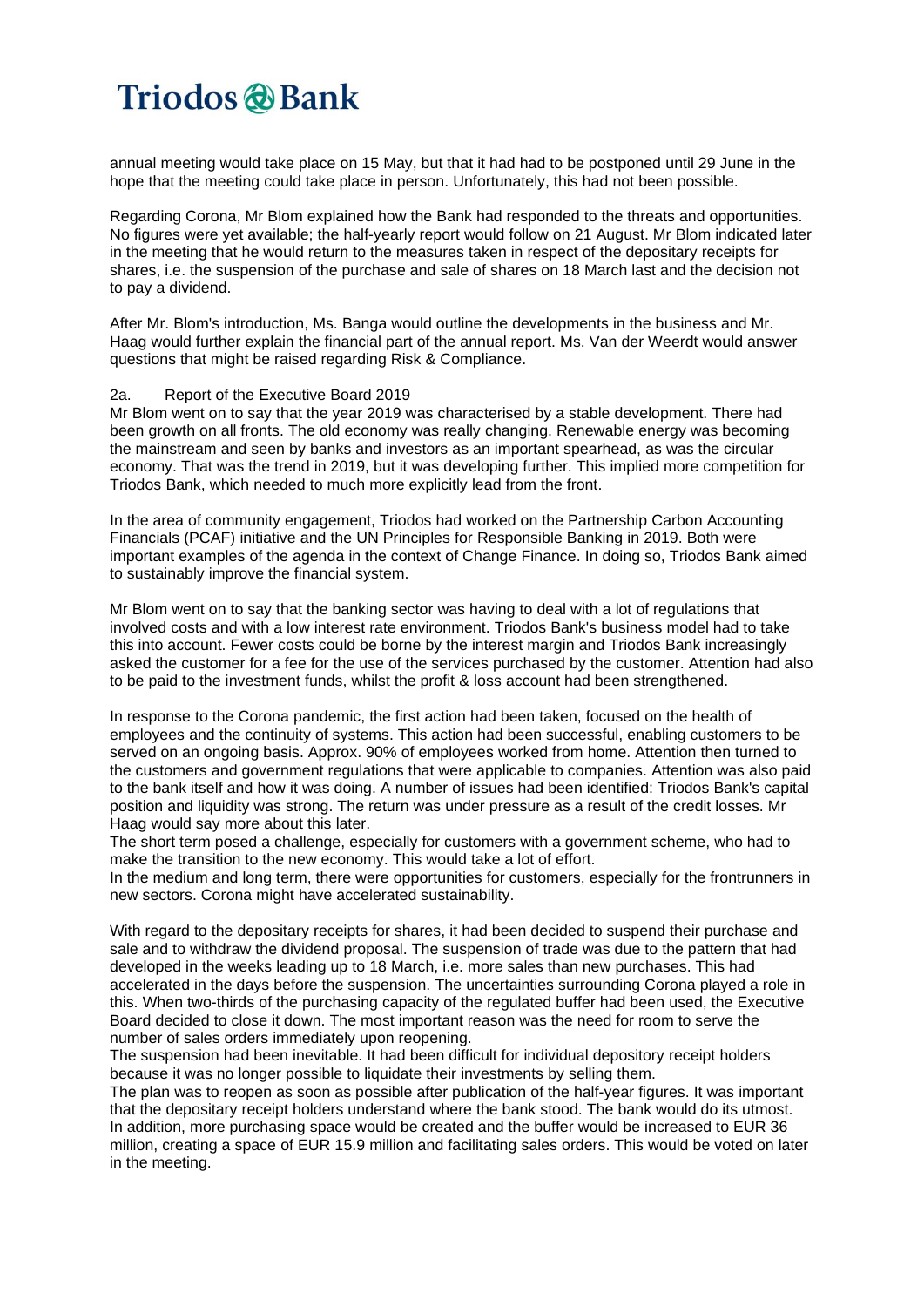Another measure concerned the decision to limit the amount of sales per investment account to EUR 5,000 per week. In this way, an attempt was being made to manage the resumption of trade in such a way that there was a balanced purchase and sale and the purchase of depository receipts came back on track.

Why had free pricing not been chosen? The transactions were made on the basis of the intrinsic value of the underlying company. The question was whether, with free pricing, this could still be done at that price or at a much lower price. It was a deliberate choice made when the bank was founded, it had functioned well over the years and led to a balance that enabled the bank to perform effectively. The value of the depository receipts had therefore developed steadily and Mr Blom expressed the hope that this would also be the case for the future. The bank would want to continue this progress.

With regard to the withdrawal of the dividend proposal, Mr Blom referred to the proposal published in the Annual Report 2019 to distribute 50% of the profit, but this proposal had been withdrawn at the request of the supervisory authority. The ECB and DNB had signalled to the sector that it had to redouble its efforts in times of Corona. This had been responded to. It was important to choose the same path in times of crisis. The combination of suspending trading and not distributing a dividend had understandably been very disappointing for depository receipt holders.

Mr Blom expressed the hope that dividends could be paid in the coming years when the results were sufficient. Mr Blom then gave the floor to Ms Banga.

Ms Banga discussed Triodos' business activities in 2019 and their development. Impact was a central theme for Triodos. With all the activities, the desire was to ultimately achieve the same goals, i.e. a more social, sustainable and resilient society.

The first question regarding funding was what contribution this made to the quality of life. In addition, it would be determined whether that fitted the desired risk profile and whether the return was sufficient. The 3-year strategy focused on three impact themes: energy and climate, food and agriculture, and social inclusion. On each of these themes Triodos focused its vision and asked itself what transitions and changes were needed. This translated into the activities undertaken by Triodos.

In terms of energy and climate, 2019 had been a very fruitful year for Triodos. Triodos had contributed to the realisation of the Climate Agreement and the commitment of the financial sector, including measurable targets. In Spain, the global conference COP25 took place on the implementation of the Paris Climate Change Agreement. In the context of this meeting in Madrid, the Spanish branch office also requested commitment from the financial sector in Spain to give shape to the Paris Agreement. The initiative was successful and a great achievement was made. A similar commitment was also being worked on in Germany. Banks met there to make a commitment as a financial sector by setting climate targets.

An example of active investments was a project called Rewilding Europe. This was an organisation dealing with nature conservation and nature regeneration in an innovative way. The aim of the project was to restore an extensive peat bog area in Finland. This project tested whether it could be done in such a way that a business model could be built that combined ecological impact, social impact and economic contribution.

Ms Banga referred to slide no. 14 which showed that Triodos had 504 sustainable projects in its current portfolio, mainly wind, solar and hybrid installations. This would provide 0.7 million households with clean energy. Additionally, in 2019 Triodos was the largest financier of renewable energy projects in Europe in deals; not in volume, but in number of deals.

The theme of food and agriculture had been an important theme since Triodos was founded. In 2019, work had been done to further concretize the mission; the new vision on this theme was published in June 2019. The vision underlined the importance of healthy food and a resilient system. The system also took into account the limits of the planet, based on biodiversity and fair distribution along the production chain. The Corona crisis and the nitrogen debate showed that transition was very important.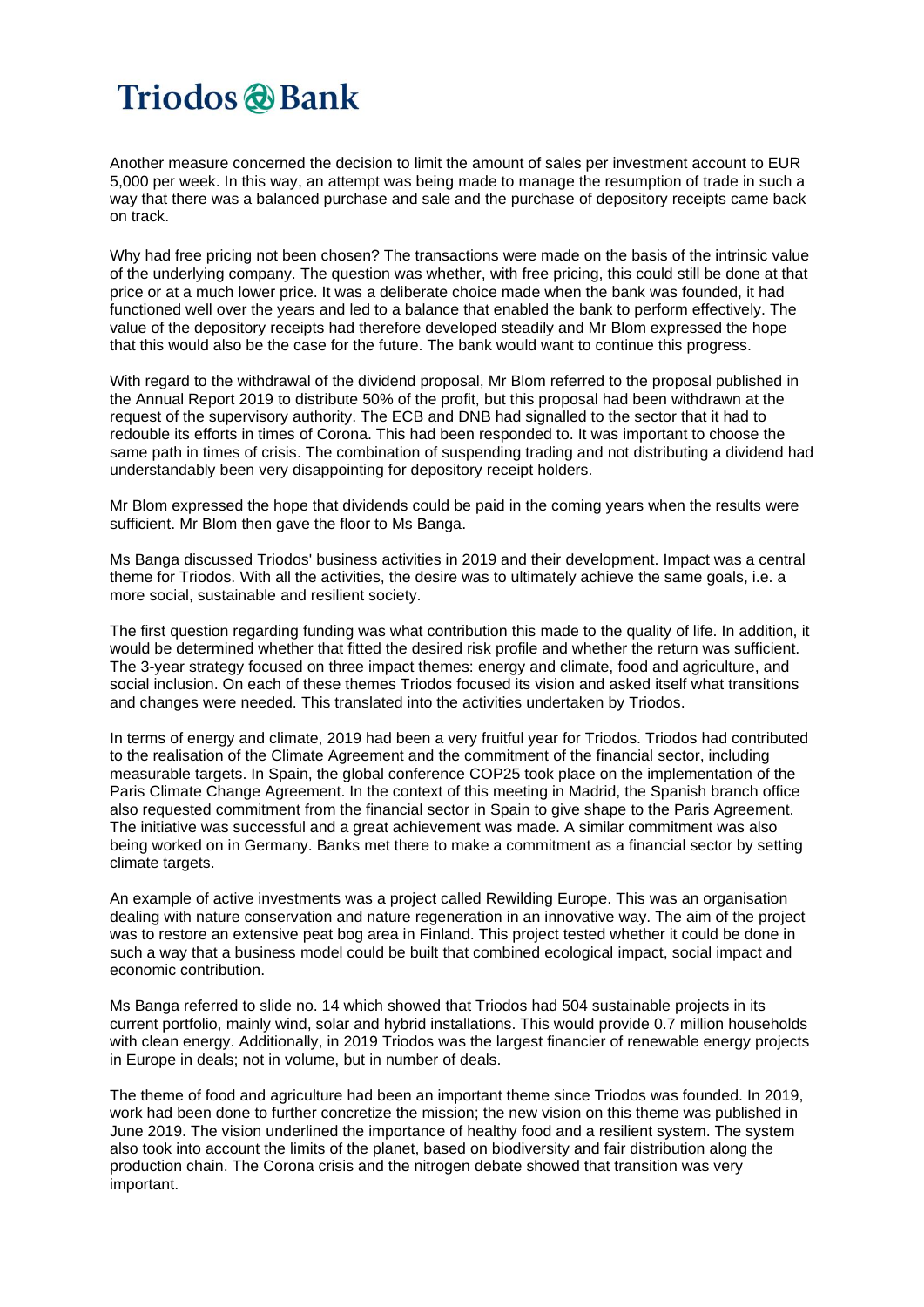It was not always an easy sector to finance. Certain parts of the chain were very concentrated, consisted of a few big players and the risk did not always work out well for the bank.

Triodos Investment Management had the Organic Growth Fund that invested in companies that support a sustainable way of life and sustainable food. By the end of 2019 Triodos had financed 34,000 hectares of organic farmland in Europe, producing 31 million organic meals.

Furthermore, a new initiative had been launched in 2019 to enable private customers to invest directly in agricultural land in the Netherlands. It would be available for sustainable management, restoration of biodiversity and production of nutritious and healthy food.

The third theme concerned social inclusion. This theme was about the 'how' of transitions. These were the choices being made, for example by the European Commission, regarding the recovery from the Corona crisis. Dignity was at the heart of this. The theme of diversity and inclusion, equal opportunities for all and a transition that everyone could be a part of, were the building blocks for the vision that was being developed by Triodos in this area.

The bank financed many projects related to this theme. In Spain, for example, it funded the large company Ilunion, which offered opportunities and possibilities of employment to people with disabilities. Ilunion had approximately 38,000 employees, 40% of whom were disabled and who found work in, for example, tourism, health care or facility services.

Ms Banga continued by describing financial inclusion in developing countries. At the end of 2019, Triodos Investment Management's funds had investments in 109 microfinance institutions in around 45 countries in their portfolio. These microfinance institutions were able to provide loans to 19.1 million customers and to enable 19.2 million customers to save.

Within Triodos an instrument had been developed to better assess the impact of investments and financing. This instrument was further developed in 2019 and was being used in the lending and investment process. In 2020, the data of entrepreneurs and parties in which Triodos invested would become more available to private customers and investors. This made the impact of investments or saved money even more concrete.

The impact of Corona has been significant. We have worked hard to keep operational stability open in order to continue to help customers.

The year 2019 was a good year for the bank. On both the lending side, growth of >11% was achieved, the balance sheet total also increased by >11% and the total funds due to customers increased by 12%.

Ms Banga referred to slide no. 17 that showed a number of key figures of the Dutch activities. A number of activities were explained in more detail. Investments were made to improve the mobile applications and to improve customer service. The mobile app was much appreciated by customers when it came to privacy and customer friendliness.

The banking activities in the Netherlands have had to contend with a persistently very low interest rate climate resulting in pressure on margins. Margin on loans has decreased and excess liquidity has been deposited with the ECB at -0.5% (50 basis points). In April, Triodos announced the introduction of negative interest rates for savings accounts > EUR 100,000 and a fixed monthly rate for savings accounts. Measures had also been taken in other countries. This was necessary to keep the business model robust in the future.

At the end of 2019 Triodos moved into new premises on the De Reehorst Estate. The building was a frontrunner when it came to nature inclusivity and sustainable construction.

In Belgium, Triodos has been very involved in financing the transition of Belgium and Belgian entrepreneurs in sectors such as healthcare, sustainable real estate and renewable energy. The growth of loans had slowed down in Belgium because Triodos had to deal with very low interest rates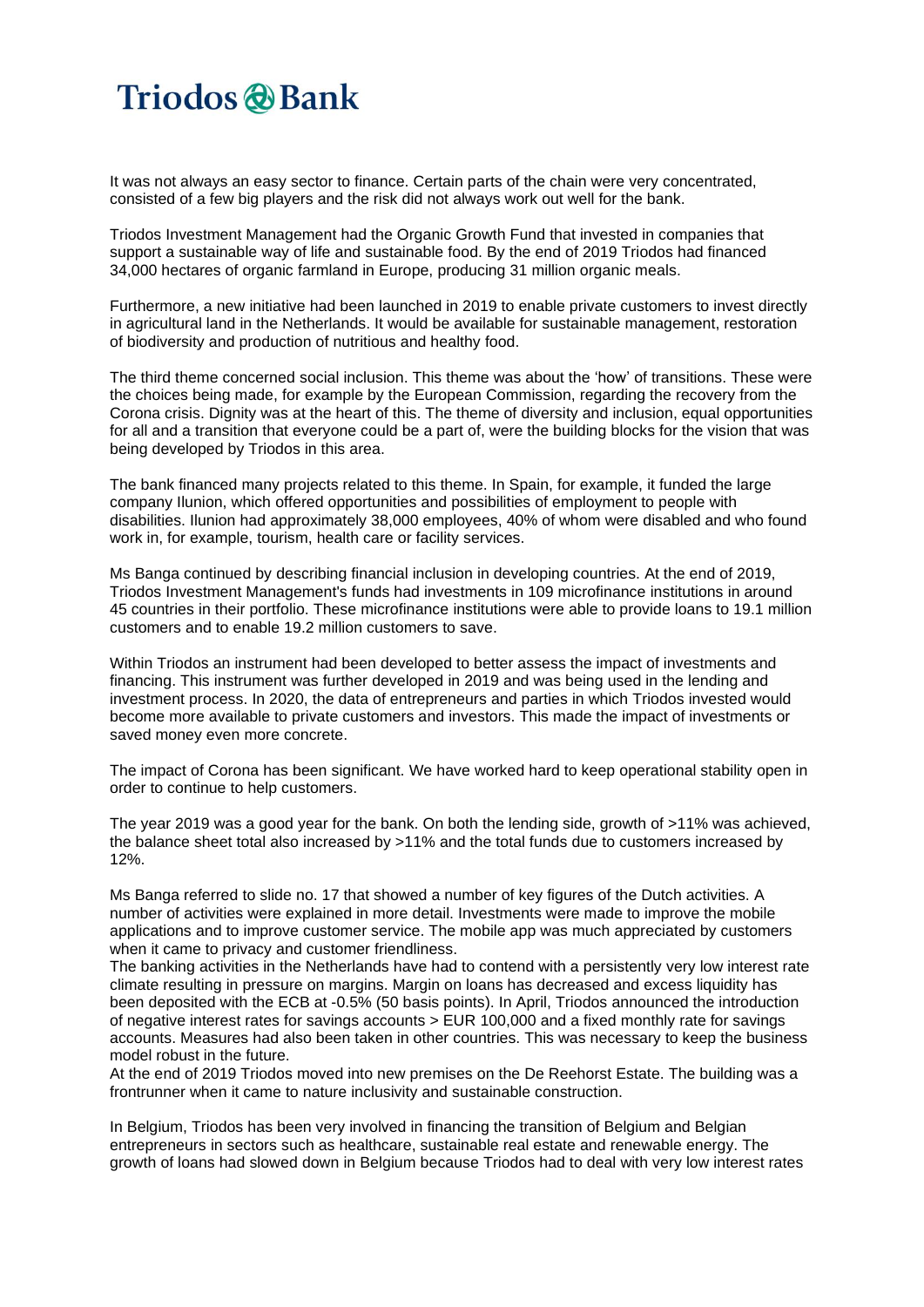on loans, more than in other countries. Triodos had deliberately chosen to ignore certain loans. Exceptions have been made for special high-impact sectors.

The investment service in Belgium, the Triodos Impact Portfolio, was continuing. Assets under management amounted to EUR 84 million at the end of 2019, compared to EUR 21 million at the end of 2018.

In France, due to low interest rates and additional regulatory requirements, it had been decided not to convert the activity into a full branch of Triodos. The reinforcement was not justified in the current context. In the first half of 2020 it was decided to close the branch in France and to serve existing French customers from Belgium.

In the United Kingdom, in connection with preparations for Brexit, the branch became a wholly owned subsidiary of Triodos Bank N.V. as from 1 May 2019. The subsidiary had a local banking licence. This would enable further growth in an important market in which Triodos had been active for 25 years. It was a fine recognition of our work that Triodos UK had recently received a royal award for sustainable business.

The UK branch focused on attracting new customers for the retail payment account. In addition, the provision of services remained of undiminished importance. The photo on slide 19 showed Mr Guy Watson, a long-standing Triodos UK customer who ran an organic fruit and vegetable delivery service that had grown very much during the Corona pandemic.

In Spain, the team worked hard to continue the upward trend in the net result. The result in 2017 was negative, but had improved significantly to EUR 4.2 million in 2019. In Spain, many loans had been granted in renewable energy, including loans to small and medium-sized enterprises. A European guarantee programme to strengthen employment and social innovation was being developed in cooperation with the European Investment Bank. A total of EUR 65 million would be provided to 430 social enterprises in Belgium, France, the Netherlands and Spain over the next 5 years. The Spanish branch was very active in this arrangement. In 2019, loans amounting to EUR 10 million had been granted to 74 social entrepreneurs. With this investment and financing, companies could make the first phase of the business possible at lower interest rates with lower collateral requirements.

Germany had recorded a small loss of EUR 400,000 in 2019, which was a significant improvement compared to 2018. In 2018, for the first time, Triodos Bank had made its operational break even and contributed to its overhead costs. This continued in 2019 with an almost positive result. Underlying growth in the loan portfolio in, for example, sustainable real estate and renewable energy grew by almost 20% in 2019. The loan portfolio in Germany would continue to grow. This was necessary in order to achieve further economies of scale and to realise net profit.

In 2019, the German branch provided a project financing that focused on the installation of fibre optics in rural areas in Germany. This would help to invest in social inclusion and combat the exodus of rural areas.

Triodos Investment Management was an important core activity that made an impact in a different way in Europe and beyond. Triodos Investment Management had 16 funds that invested in sustainable themes such as microfinance, renewable energy, organic food and agriculture and in listed companies that actively contributed to transition themes (slide 22 could not be shown for technical reasons).

Total assets under management amounted to approximately EUR 4.9 billion and grew by 18% in 2019. This was a very good growth. In 2019, the activities of Triodos Vastgoed Fonds were terminated, which led to a decrease in assets under management of EUR 102 million. Funds grew by 8% as a result of value increases. The sale of a participation in Uganda resulted in a one-off additional net profit of EUR 5.4 million. More about the impact and financial performance of the funds could be found in the extensive annual report on the website. Ms Banga gave the floor to Mr Haag.

Mr Haag continued with regard to the financial results for 2019, supported by the presentation from slide 24. In the year 2019 Triodos had been confronted with a very low interest level. Most important as shown on slide 25 was the blue line representing the ECB deposit rate, which had been negative since June 2014. In addition, the basis points for 2019 were important. The graph also showed the Dutch negative interest rate in 2019. Since there had been a negative interest rate for some years, this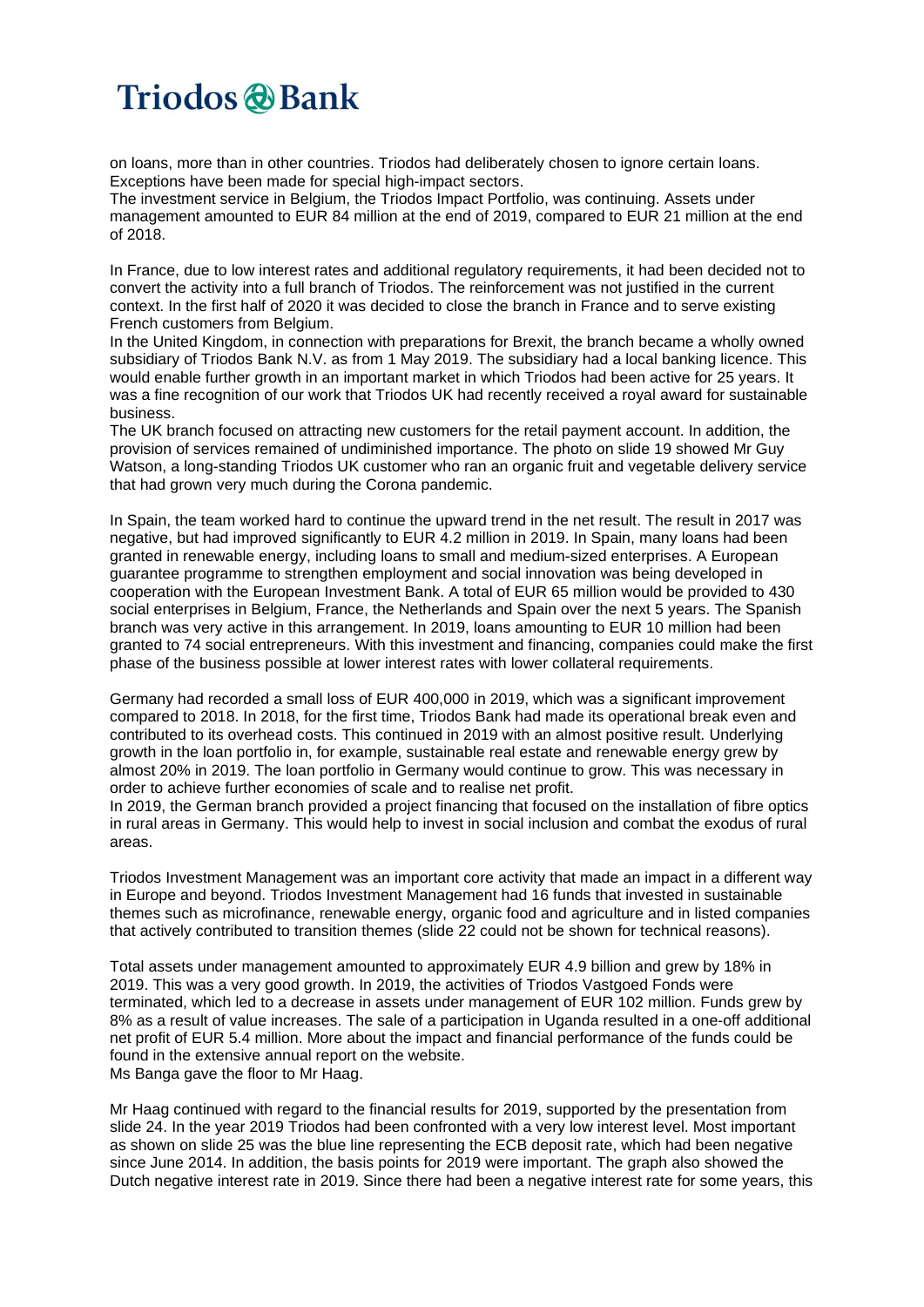was considered the new normal and expected to continue in the coming years with the necessary pressure on banks.

The external factors and the economic situation in 2019 were anchored in the financial model. In addition, certain adjustments that had to be made to the ICT due to regulatory requirements such as KYC ('know your customer') had led to increasing costs. There had also been rising costs in the area of Dutch regulations, including DGS (Deposit Guarantee Scheme) and bank levies, leading to an increase of EUR 14 million in costs in 2019. In addition, there were uncertainties such as the decision regarding Brexit and its consequences and the impact on the European market in terms of customers and conditions. This would continue in 2020 and possibly also in 2021. These external factors had to be considered in the context of the bank's performance.

Slide 27 showed that the bank experienced significant growth in total balance sheet volumes each year, rising again to around EUR 2.2 billion in 2019. The slides presented a breakdown of the consolidated balance sheet at the end of 2019, the loan portfolio by sector, and the development of figures by product. The consolidated balance sheet showed an amount of EUR 12 billion and an increase of EUR 1.2 billion compared to 2018. Total savings and current accounts had increased by EUR 1.1 billion to approximately EUR 10.7 billion. The cash portfolio had increased to EUR 2.3 billion at the end of 2019.

Slide 29 showed growth in sustainable lending to EUR 8.2 billion from left to right. The legend on the right showed the credits by sector and subsector. The subsectors shown in red represented a decrease in credit volumes. The subsectors shown in green showed that the strategy followed leads to further sustainable impact.

Slide 30 showed funds due to customers, which increased to EUR 10.7 billion.

Slide 31 showed shareholders' equity and increased results from operations.

Slide 32 showed the consolidated profit and loss account. A profit of EUR 39 million had been achieved, partly due to an increase in income of EUR 31 million.

A further breakdown of the income was shown in slide 33. The development of the green line in interest income from the loan portfolio was very positive given the challenging circumstances. The stable growth was related to the items mentioned in the consolidated profit and loss account. Slide 34 showed the operating expenses. These had increased internationally by EUR 22 million. This was partly due to the regulatory and IT requirements.

Slide 35 showed the net profit. Despite external factors, 2019 turned out to be a very solid year. A profit of EUR 39 million had been achieved in line with the budget.

Mr Blom thanked Mr Haag for his explanation and continued with an explanation of the Annual Environmental and Social Report 2019, followed by the strategic perspective.

### 2b. Annual Environmental and Social Report 2019

A number of key figures of the environmental annual report were shown on the screen (slide 38). The first reports on environmental impact on the bank concerned the impact of operations themselves, such as paper consumption, mobility, office and energy consumption. In recent years it had become much more about the bank's balance sheet, such as lending operations and the environmental impact of banking. As far as Triodos' own environmental costs were concerned, not much had changed, but for some figures this was different. The reason for this was a different way of calculation. The highlight for improving Triodos Bank's own environmental footprint was the new building for the bank in the Netherlands. It was not only about the building itself, but about how it served as an important example for other office buildings. There were not many extra costs compared to the budget. With regard to the loan portfolio, Mr Blom referred to the PCAF, Partnership for Carbon Accounting Financials. Page 36-38 in the annual report showed the amount of CO² emissions that the bank financed, avoided and removed from the atmosphere. It was an interesting way to report towards the 2015 Paris target of at least 49% less emissions by the year 2030; Triodos aimed to emit 55% less CO<sup>2</sup>.

A number of key figures relating to the annual social report could be found on slide 39. There had been an increase in the number of employees. This could be traced back to two situations. The first concerned the hiving-off of the branch in the United Kingdom, where a number of functions had been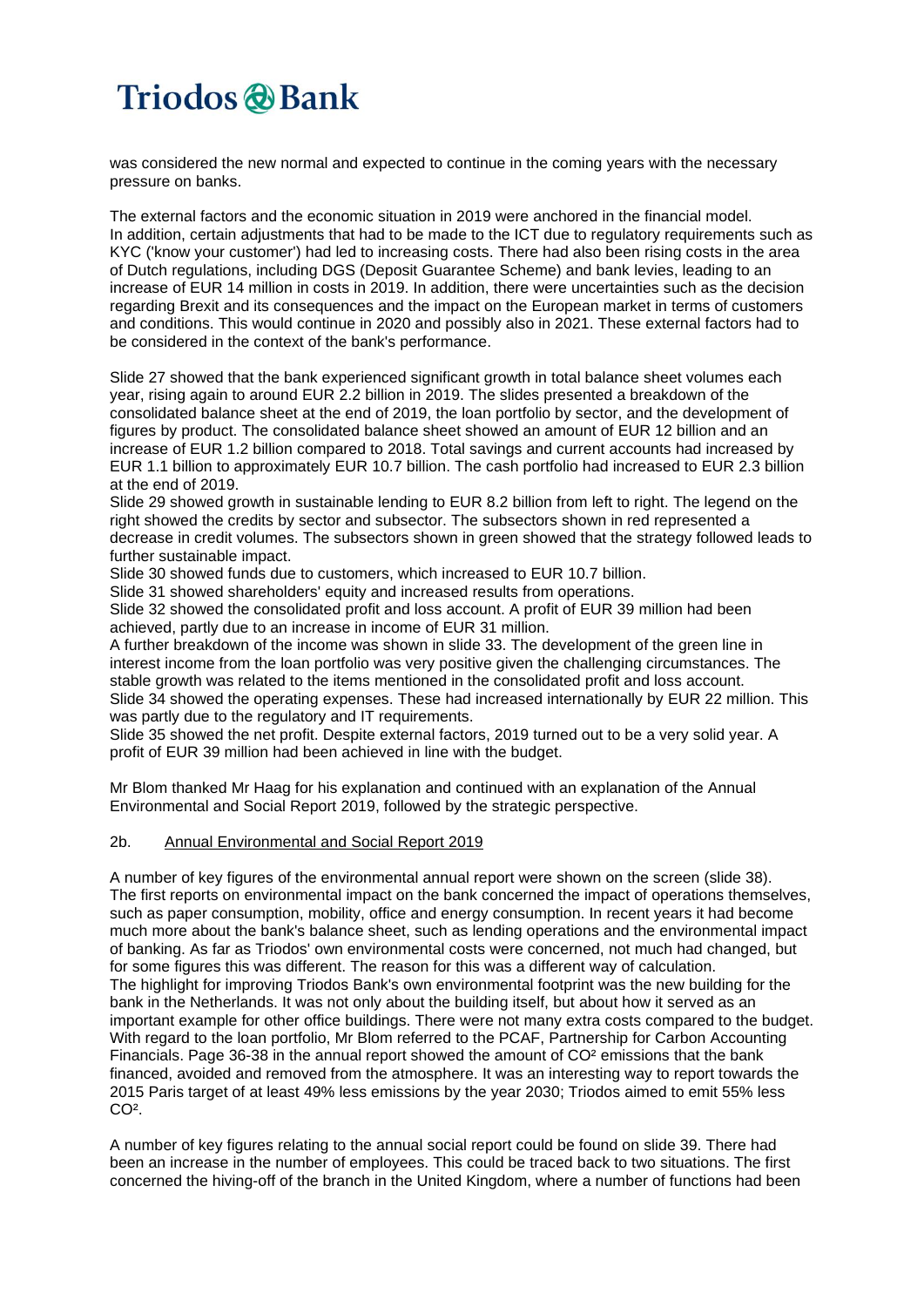set up separately. The second was a large project in the context of 'Know your Customer' and transaction monitoring. This concerned all banks and had resulted in an increase of about 1% in the number of employees a few years ago, now up to 10%. Triodos had been trying to cooperate with other banks in this project, but despite this it had led to an increase in costs. Triodos wanted to achieve efficient growth and strove to ensure that this did not lead to more employees.

Corona had contributed to the theme of working from home; 80-90% of employees currently worked from home. It was intended to preserve elements of this. Partly because of the objective of more effective use of space, it was being considered whether a certain percentage of employees working from home could be maintained.

Absenteeism rose from 3.8% to 4.3%. This related to the tensions facing the banks. In close contact with the Works Council, the bank would look at where improvements could be made, for example by working smarter and more efficiently and by reducing the pressure on the organisation and projects. The male/female ratio showed that 44% of the positions in management were held by women. This was a good result that had become part of the DNA of the bank. The subject of diversity had evoked many emotions and concerns in society at large. This aspect would be put much more prominently on the agenda. The subject dovetailed with the Triodos values of diversity and was a core theme in our mission. The theme had the full attention of the Executive Board and the Director of HR.

The ratio highest/medium salary was 5.6. This was the ratio between the average salary and the highest salary. Triodos aspired to remain below 7.

Employee engagement had declined compared to the year 2017, i.e. from 92% down to 84%. This had led to questions such as whether there had been a tense atmosphere within the organisation. Nevertheless, the outcome was still very high compared to the benchmark of comparable companies of 72%.

Employee turnover was 9.9% and close to the 10% mark. Some other financial institutions had a higher percentage. The cause lay in the solid transitions within the bank and increase in activities.

Mr Blom continued with the strategic perspectives for the next year. Corona played an important role here. This would form an important test in the face of continuing climate change. For banks, this had been a real learning moment to see how to deal with these kinds of changes in nature and diseases. Threats were still expected for 2020 and 2021 as a result of Corona. A number of customers were likely to face problems in the area of business continuity. Because Triodos was a relationship bank, it was in dialogue with these customers and helped them where possible within its own capital and liquidity margins. With regard to opportunities, much was also possible in relation to Corona by acting pro-actively and seeing the opportunity to support customers that were leaders in sustainable and circular activities through financing and the development of new business concepts. This could be done in the areas of sustainability, more local food production, biodiversity, and also with new forms of cooperation, and greater social inclusion.

Corona had further activated and accelerated last year's strategic agenda. The good news was that this had led to more people participation and the awareness that something had to change. People in the Triodos community accepted that this went hand in hand with uncertainty and risks. They followed their hearts, but certainly also use their heads.

In times of crisis, there was also a need for light at the end of the tunnel. In the media it had been widely explained how things could be done differently after Corona. With its 40 years of experience, Triodos wanted to give more substance to this with its vision 'Reset of the Economy'. The vision could be found on the website and formed the basis for the further implementation of the strategy. In addition, Triodos Bank had to ensure that its current business remained strong and vigorous. The capital base was good and should remain so. The same applied to liquidity. Continued profitability had to be ensured.

It was important that the prospects were clear and understood. However, Triodos could not do this without its depository receipt holders, without its employees, or without its customers. The stakeholder model made Triodos powerful. There might have been risk and uncertainty, but there were plenty of opportunities. The depositary receipt holder could, with their deposited capital, enable 10-12 times that amount of credit. By converting savings into loans, a tremendous impact was multiplied. Mr Blom emphasised that the bank was fully aware of this and therefore considered a good relationship with depositary receipt holders to be important.

Mr Blom went on to say that the bank appreciated that the depositary receipt holders had faced measures that were unexpected and sometimes painful. This had recently, it was acknowledged, also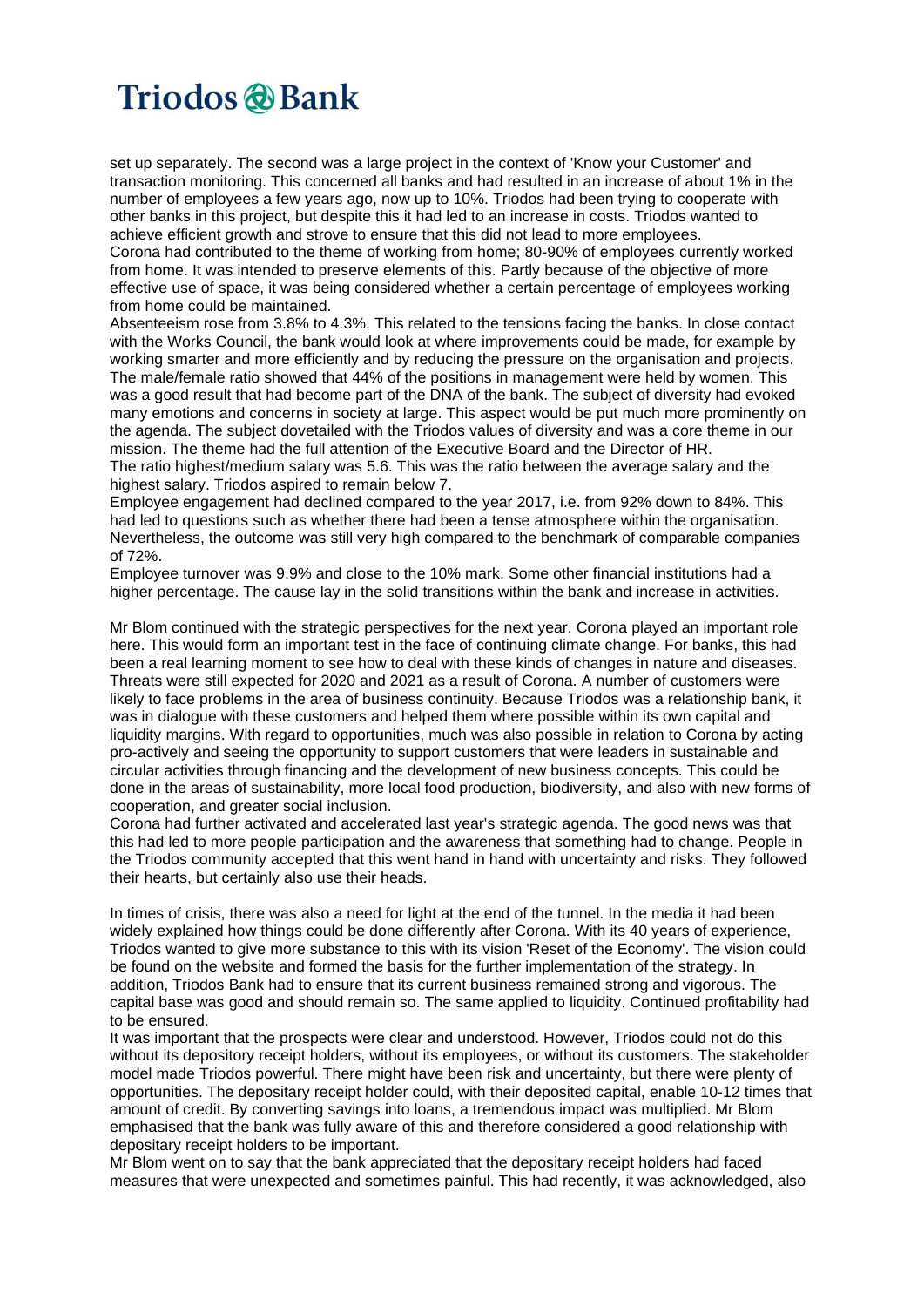been experienced in terms of communications. Mr Blom concluded with the hope that Triodos and its depositary receipt holders could together build a promising future for Triodos Bank.

The Chair thanked the Executive Board for the explanations.

Before the opportunity to put questions to the Executive Board, the Chair was pleased to report on the Board's activities in 2019.

### 2c Report of the Supervisory Board

The Chair described a tumultuous year. The first quarter had seen a peak in Corona in China and Italy and the second quarter in Europe overall and the US. By now the numbers were leaping up in most other continents. Vaccines and treatment methods were not yet in sight. The economic damage was already great and would continue for years to come. Triodos Bank and its customers also faced a major challenge.

That was why it was good to see that Triodos had put a lot of things in order in 2019. Processes had been adapted to laws and regulations, the privatization of Triodos UK, enforced by Brexit, had been carried out according to plan, and capitalization had reached a very solid level by the end of the year. Despite difficult circumstances, the bank as a group had increased its impact and achieved its profit target. That deserved our praise. The Chair complimented the Executive Board and all employees.

The role of the Supervisory Board was to supervise the Executive Board and advise in open dialogue. The 3-year strategic plan covered the period 2019-2021. The plan had been approved in 2018. The Supervisory Board ensured that the annual plans were in line with the strategy. This sometimes needed to be adjusted. When current events demanded a lot of navigation skills, the Executive Board was challenged to also give due attention to long-term objectives, for example with regard to innovation.

Mr Blom explained that 2020 was an extra difficult year. It was all hands on deck, with the need to realign some markers. Resolutions to this effect were being prepared, adopted and approved in close cooperation between the Executive Board and Supervisory Board, and were implemented constructively in conjunction with De Nederlansche Bank (DNB).

The changes in the composition of the Executive Board and Supervisory Board and how they have been dealt with had been described in the report. Two new members, Ms Van der Weerdt and Mr Haag, had strengthened the Executive Board. These persons implemented the mission and contributed their broad knowledge and experience.

The Supervisory Board had also been strengthened last year by Mr Nawas and Mr D'Hondt. With the necessary qualities and specialisms, the quality in the Executive Board had been guaranteed and it would be possible to avoid recruiting new candidates towards 2020. In 2019, the Supervisory Board had evaluated its own performance with external support. The resulting points for improvement had been taken up.

The Chair continued by describing the current crisis and the enormous pressure on Triodos Bank. At the same time, every crisis was also an opportunity: a reset of the economy was needed. It had to be done differently, it could be done by, for example, travelling less, especially during rush hour, or by moving away from the desire for ever more and instead towards sustainable and more social. Triodos' mission was extremely topical. The Chair gave two examples: 'Reset the Economy' - 'an agenda for regeneration and recovery of the Corona crisis', written by Triodos Bank employees, was introduced on 28 May 2020. There was cooperation at European level. That too was a great achievement for a relatively small bank able to do business with the European Investment Bank, being the first bank to have shaped the social impact of CMR. The mission was also topical in the banking business. In times of Corona, for example, it was an extremely topical decision to postpone credit repayment for some time, a facility that Triodos had provided to around 600 of its customers, allowing those companies to continue making an impact and accelerating the mission.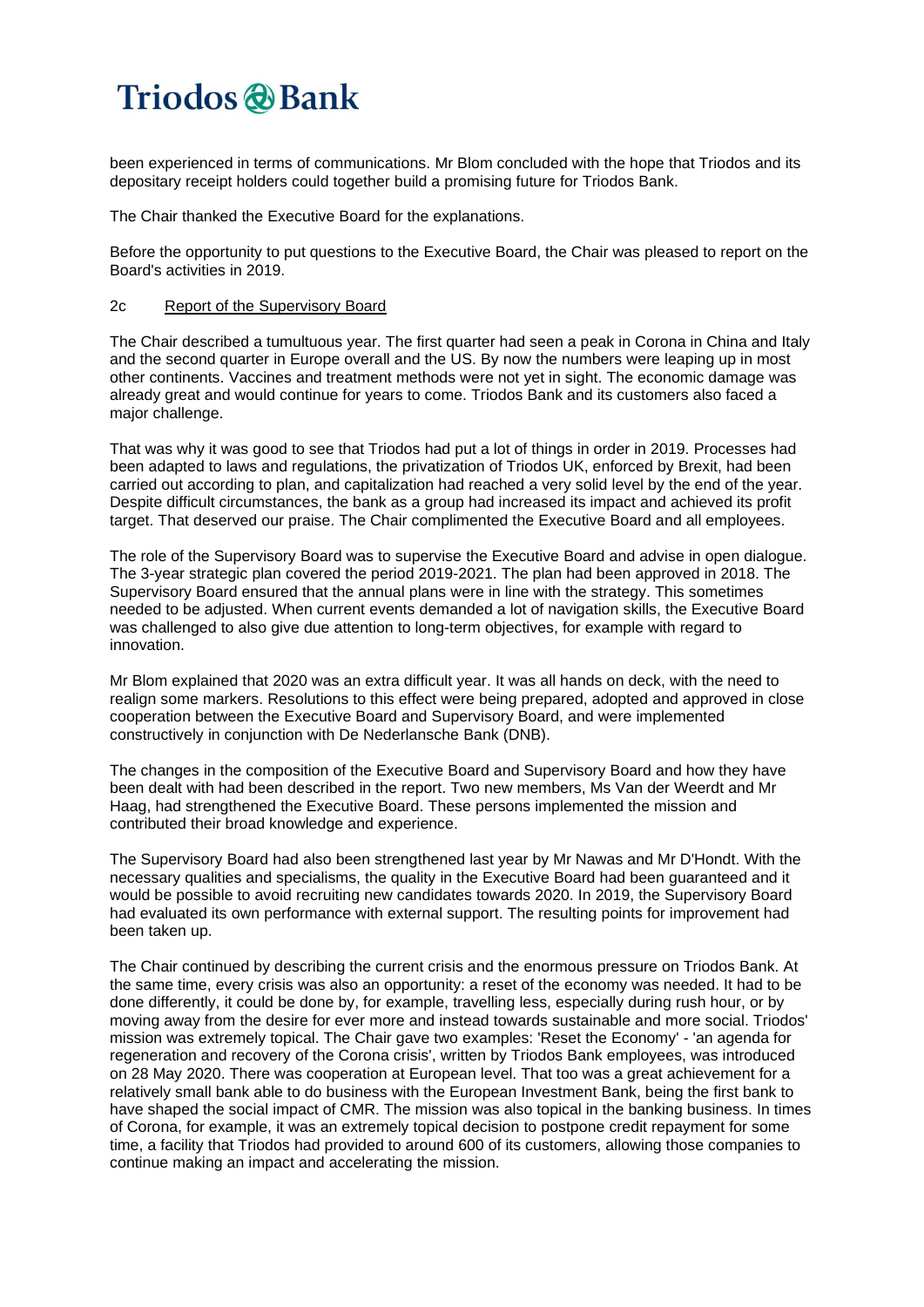The involvement of the Supervisory Board in Triodos Bank was greater than ever. Together with the Executive Board, the Supervisory Board was putting its nose to the grindstone.

The Chair then indicated that there was now an opportunity to ask questions. First, the questions submitted in advance would be answered. Additional questions could be asked via the chat function of the webcast.

The questions would be read out and answered in groups of 3. The following questions concerned the depository receipts.

Ms Deorsola from Brussels, Mr Limborg from Zeist, Mr Op den Orth from Den Ilp, Mr Lovatt Smitt from Hellingly, Ms Webber from Hellingly, Mr Wesseling from Hazerswoude, Mr Schropp from Driebergen-Rijsenburg and Mr Ladus from Tiel all asked about the resumption of trade in depository receipts, the maximum duration of the suspension and the criteria for resuming trade. It was also asked why the

price had fallen during the non-negotiable period and how Triodos intended to prevent it from falling below EUR 83 when trading in the depository receipts was resumed?

Mr Groen from Utrecht submitted the following question:

"Can Triodos offer depository receipt holders the possibility of granting a loan for the value (or part of the value) of their depository receipts with the value of their depository receipts as collateral? All this *subject to the depositary receipt holder providing clear justification and to trading in shares having been frozen'?*

Mr Wesselingh from Hazerswoude asked the following question: *"Can Triodos clarify exactly the link between blocking trade in depository receipts and the strength of the bank?"*

Mr. Blom explained that he had tried to answer some of the questions in the first part of the introduction. It was expected to reopen after 21 August 2020, subject to the necessary approval of the regulator. The main reason for this was that as of that date the half-year figures would be available and this would give an insight into where Triodos Bank stood. The second important aspect was the reasonable estimation that new investors would want to enter. After 21 August 2020, we would look at the situation, the sentiment and what the market thought of this. A second wave of the Corona virus could also play a role with implications for economic uncertainty and confidence: all these aspects were relevant and would be assessed.

The third question concerned the value of depository receipts. This value was determined on the basis of the company's net asset value calculation. The market system had little influence on this. The calculation was made and published weekly. The development had remained reasonably stable and was expected to remain so, but no guarantees could be given.

Mr Blom answered the second question on obtaining credit on the basis of the depository receipt. This could not be done just like that. Triodos Bank could not finance its own capital through loans to a depositary receipt holder. Individual customers could contact their relationship manager or customer contact to see if other solutions were available.

The following 2 questions were put forward and would be answered.

Mr Ladus from Tiel asked the following questions:

*1) "How does the bank intend to prevent massive and prolonged abandonment of depository receipts and possibly even of the bank itself?*

*2) How does the bank intend to create investor confidence for the depository receipts in the future?*

Mr Stolk from Breda asked the following question:

"Would it be possible to change the rule so that depository receipts could be put up for sale in the *event of the death of the depository receipt holder?"*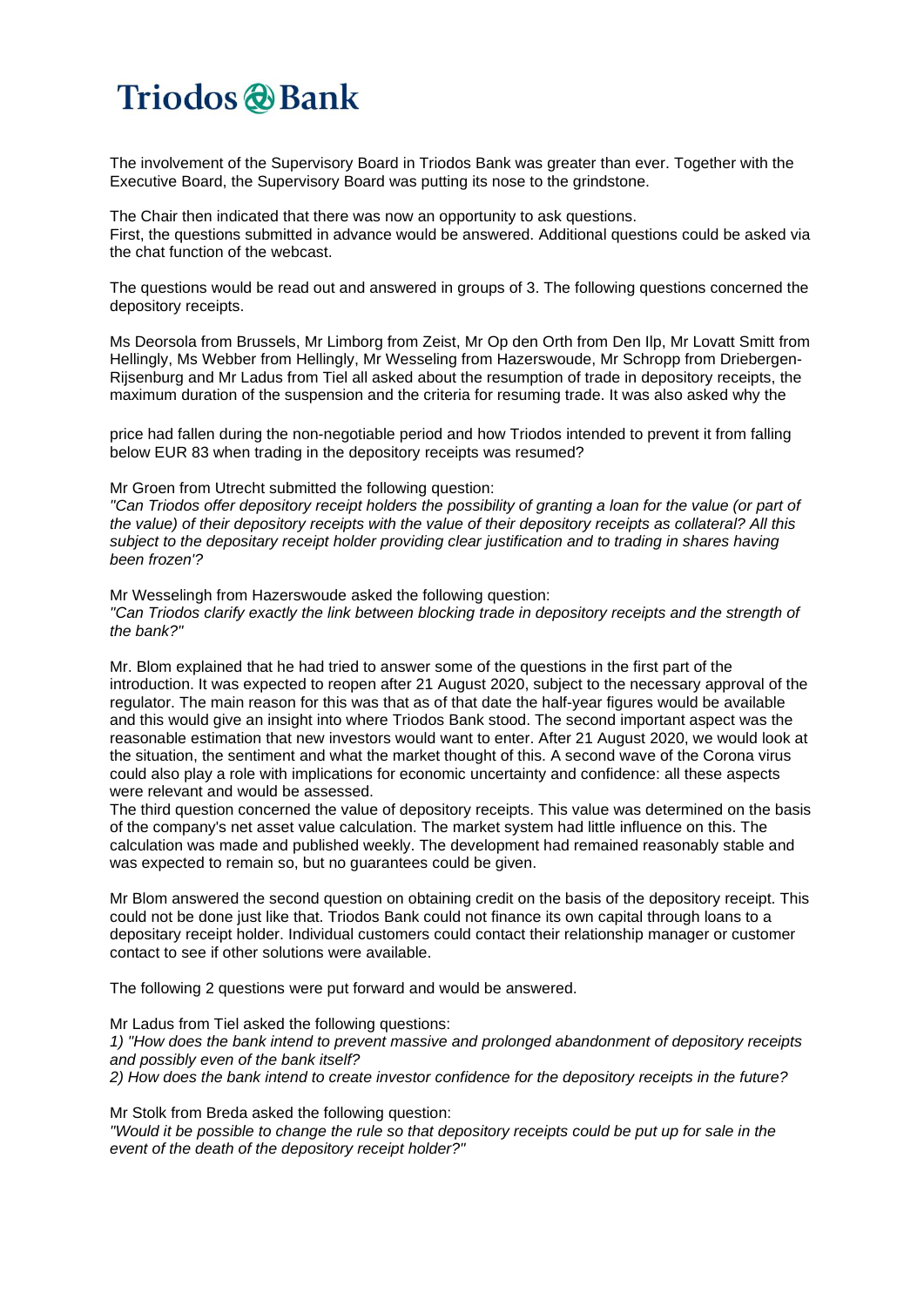Mr Blom acknowledged that these were specific questions. It was certainly not being considered to abandon depositary receipts for shares. This was closely related to the bank's mission. This had been successfully applied for 40 years and Triodos saw a future for this. In addition, there was no question of the bank itself abandoning its work. However, the question of mutual trust in relation to the depositary receipt holder would be looked at. Many depositary receipt holders had confidence in the bank, but the bank should also continue to talk with depositary receipt holders who wished to sell.

Mr Blom went on to say that, unfortunately, it was not possible to sell depository receipts in the event of death. The reason for this was that Triodos Bank treated all depositary receipt holders equally and made no specific exception.

The Chair went on to say that it was hoped that the means offered would encourage dialogue, both through the questions submitted in advance and the possibility of asking questions via the chat box. This was not limited to the meeting; both the Executive Board and the Supervisory Board could be sent questions if there was a need for dialogue.

Questions submitted in advance regarding dividends and the withdrawn dividend proposal would be submitted and answered for each group of 3.

Mr Crickx and Mr Lemaire, both from Rixensart, put the following questions:

"1) Could the decision not to pay a dividend be reviewed and an amount of dividend paid closer to *EUR 1.95 than EUR 1.65.*

2) If this was not allowed, they will ask Triodos in any case to make a provision for the depository *receipt holders for an amount less than EUR 100,000 so that this group does receive a dividend.* 3) If no dividend is paid, they ask Triodos to spend more money on the third world countries that are *more affected by COVID-19."*

Mr Devos from Meise submitted the following question: *"Why isn't there a dividend payment for customers who support core capital? A partial payment of dividend for 2019 would also be possible, wouldn't it?"*

Mr Schropp from Driebergen-Rijssenburg asked the following questions:

*"1) Why did the Executive Board of Triodos Bank decide to follow the recommendation of DNB and ECB, it is not an obligation?*

*2) Is your financial situation (the buffer requirements) so precarious that there is no room for it?* 3. Must such a decision not be put to the depository receipt holders / shareholders? If not, why not? 4) Why is a dividend proposal a proposal that is presented in the annual report and has to be submitted to the depository receipt holders, whilst the intention to set the dividend at zero is not a *proposal that has to be voted on in the meeting? In other words, what is the precise difference between a resolution to cancel a dividend, which does not require consultation, and a resolution to pay a dividend?*

*5) Do you not find it unfriendly to depository receipt holders to announce such a dividend resolution only after you have ceased trading in depositary receipts? The DNB recommendation runs until 1 October 2020.*

6) Are you going to adopt/submit another positive dividend resolution on 1 October 2020? If so, will it *be presented at a (further) meeting, or will it be presented at the meeting on 29 June 2020?"*

Mr Blom replied to the questions with the following supplementary remarks.

On the last question: strictly speaking, Triodos was not legally obliged to follow DNB's and ECB's recommendation, but such an important signal from regulators and social accountability to other banks and society had prompted the Executive Board, with the support of the Supervisory Board, to join in and withdraw the initial proposal. With regard to the broader consideration of whether it was not mandatory to submit this to the General Meeting and depository receipt holders, this decision fell within the authority and responsibility of the Executive Board and was supported in this by the Supervisory Board. The assessment would not be put to a meeting such as this.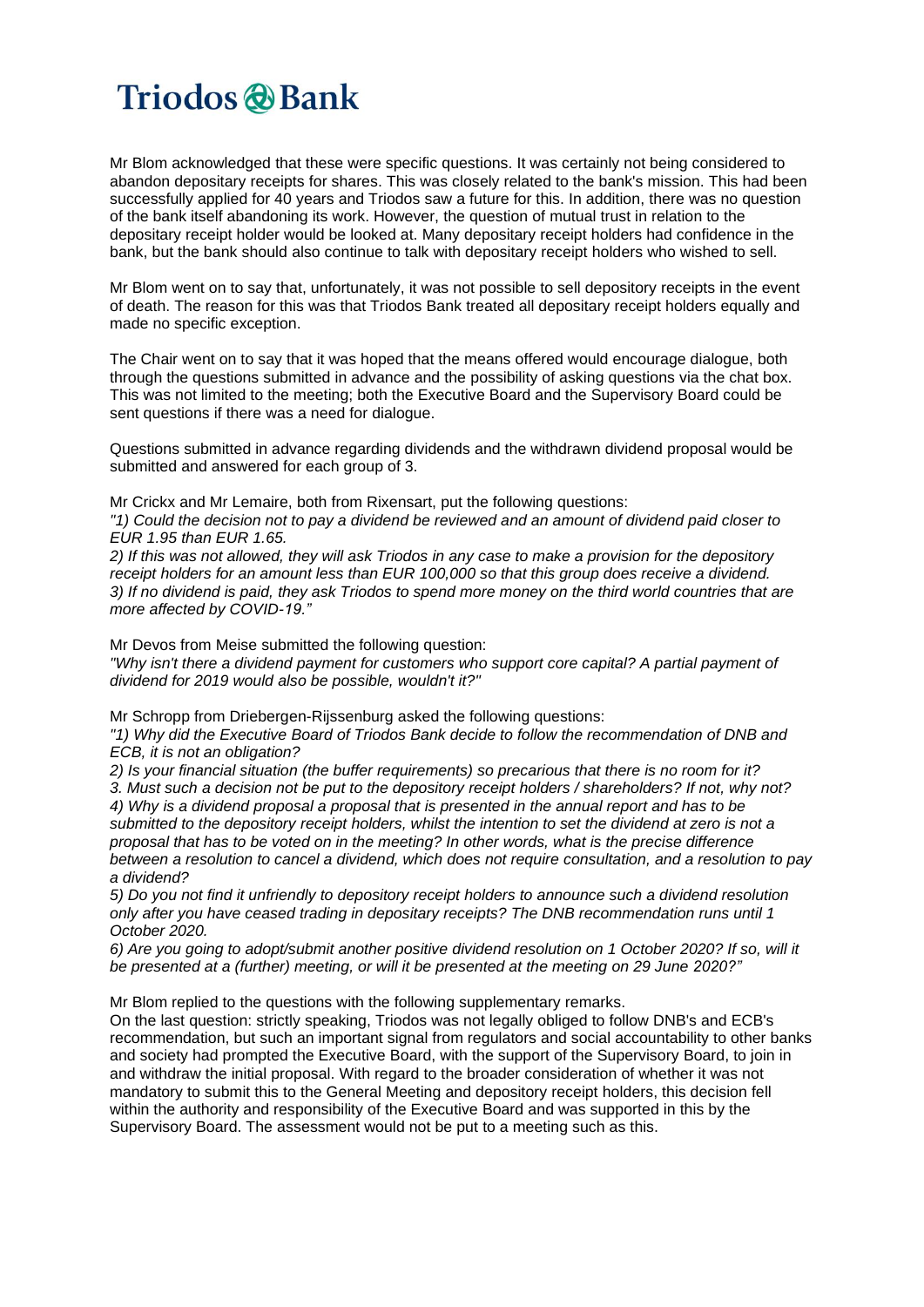With regard to the question about the dividend payment to customers who supported the core capital, Mr Blom answered that everything was core capital and no distinction was made between customers by virtue of the principle of equal treatment of clients.

In response to the question about the possibility of payment to the group holding depositary receipts for EUR 100,000 or less and the third world countries, Mr Blom answered that this was not possible on the grounds of equal treatment and the decision had been taken in a broader context. In general, Triodos continued to maximise its commitment through its microcredit funds, but these amounts were not allocated on a one-for-one basis. DNB's recommendation was to add the dividend to the capital so that the bank could emerge strongly from the crisis and help credit customers.

Ms Van Egmond from The Hague submitted the following questions:

*"1) What exactly is the content of DNB's correspondence with Triodos on dividend policy?* 2) Is Triodos only morally obliged to postpone the dividend or are they obliged to do so by DNB as *supervisor?*

*3) What pressure has been exerted on the Executive Board? Has there been any threat of sanctions? 4) Will the dividend possibly be adjusted in 2021 to compensate shareholders: dividend resolutions are ultimately the responsibility of the Executive Board?"*

Mr Blom answered the questions as follows:

The dividend in 2021 related to the bank's 2020 profit, if any, which determined whether or not a distribution could be made.

Mr Arlman from The Hague asked the following question: *"The median and highest salary are compared, understandably, but what does 'excluding the highest salary' mean?"*

Mr Blom replied that the calculation had to be made in accordance with the GRI regulations; the highest salary could not be taken into account when calculating the median salary. This was done to prevent a salary from having too much influence on the total. No variable income could be earned at Triodos.

The Chair announced that the following questions had been received via the chat:

The next question through the chat would be asked by Mr. Tamis from Alkmaar: "Isn't it fairer to lower the limit for levying negative interest rates instead of also asking all small savers *for a fixed monthly contribution?*"

The next question through the chat would be asked by Jeuron B.V. from Helmond: "I've heard that Triodos has transferred part of its capital to ABN AMRO. Is this true? If so, what's the *reason?*"

Ms Banga answered Mr Tamis' question about the levying of negative interest on assets > EUR 100,000 and perhaps to lower the limit. The implementation of this measure was the best option under the open solidarity rule. Triodos Bank believed it was important to give shape to this, and to charge costs for smaller savings accounts as well. The costs had previously been paid more out of interest margin, but this was no longer the case. However, different rates were applied to certain target groups, such as children's savings accounts and the group of customers aged 15-18. In this way an attempt has been made to strike a good balance.

Mr Blom answered Mr Tamis' question as follows: no capital would be placed with ABN AMRO, but liquidities would be. Processes had been drawn up for this purpose. Mr. Haag added that the reason for accommodating liquidities and the participation was to avoid negative interest rates and a growth of funds on which 0.5% basis points had to be paid. Mr Haag emphasised that these were not long-term investments. The Chair added that pages 95 and 96 showed how the capital was divided between public and private institutions and how ABN AMRO participated therein.

The Chair announced that the following questions had been received via the chat: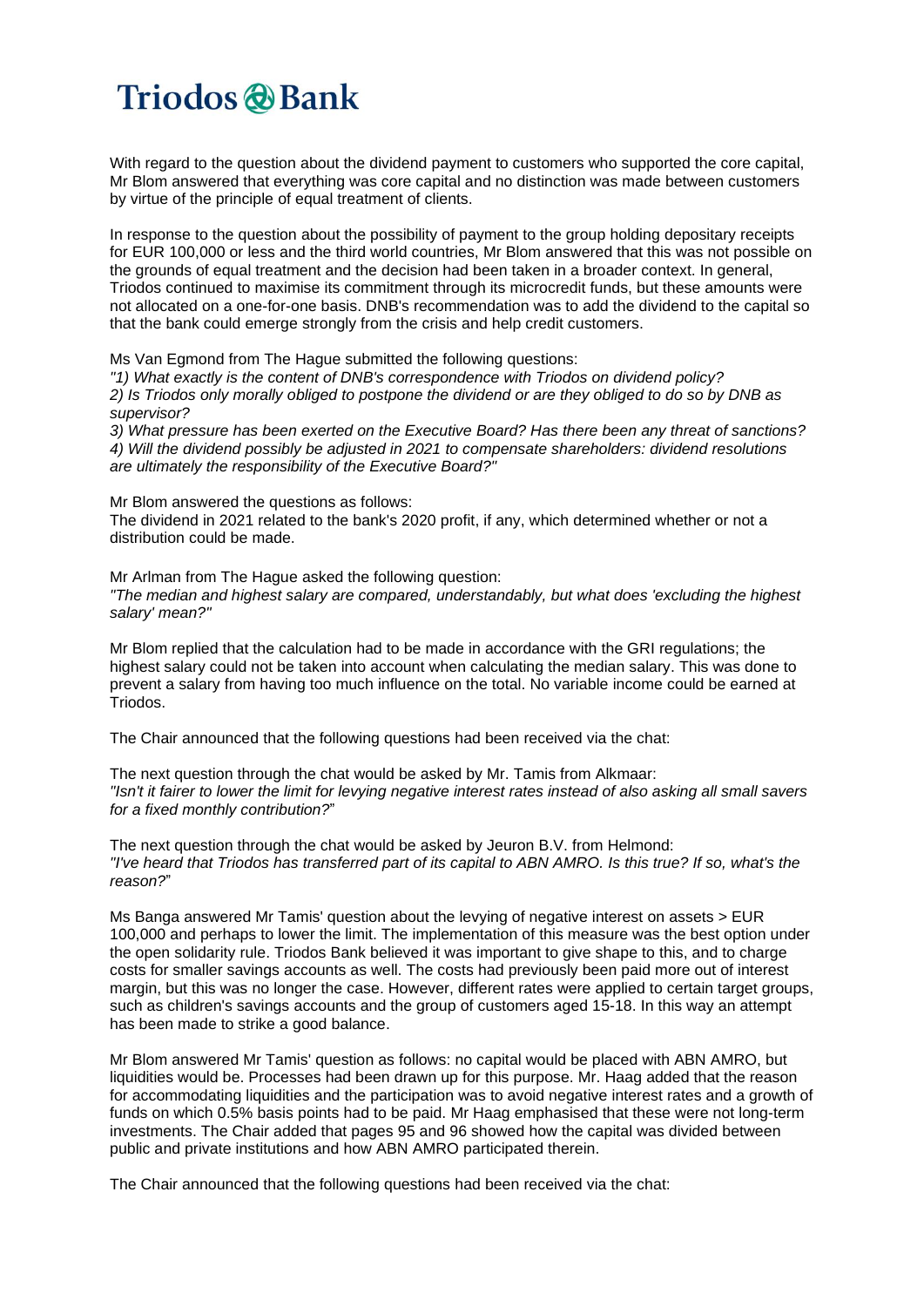The next question through the chat would be asked by Ms Horsten from Eindhoven: *"1) Can you share more about the severance payment on page 128 of the annual report? 2) How do you see the impact themes of Triodos (environment, social and culture) relate to the Sustainable Development Goals (for example culture does not seem to be present in the SDGs)?*"

The Chair would ask Ms Van der Lecq to answer the first question in the next item on the agenda. The second question related to the three impact themes as included in the 3-year strategy, but also to other impact themes such as culture. This was a single framework and the annual report, starting on page 231, discussed the Sustainable Development Goals. The framework was used worldwide to formulate objectives as further explained on page 232 of the annual report. There was less focus on art and culture when it came to public interest and as part of the integral approach to impact, but that did not mean that there were no impact themes other than those mentioned in the 3-year strategy.

The Chair went on to say that the following questions had been received via the chat:

The following questions through the chat were asked by Ms Wegener from Munich: *"1) About Brexit and the UK branch: you said you have taken steps to make them more independent* (in case of no FTA or limited FTA); how do you think the new course by UK government will impact *their core of ethical banking?*

2) About the dividend: while I understand and agree with the solidarity of no dividends this year, you said that Triodos has enough profit from last year to be able to. Do you plan to put this part on top of *new dividends if in a new year economy has stabilized enough to give dividends again?*"

The following question was asked by Mr Freudenreich from Alkmaar via the chat: *"Shouldn't the renunciation of dividend payout increase the value of the depository receipts?"*

Mr Blom replied that the dividend ratio was the profit for the year prior to the year in which dividend was granted. The profit for 2020 would determine the dividend level that could be set in 2021. Additional dividend was not immediately considered a possibility, but Mr Blom expressed the hope that Triodos Bank would enter more stable waters. The dividend payment would then not be made up, but would be continued.

To the question whether dividend policy led to an increase in value, Mr Blom answered that if dividend was not paid, it became part of the net asset value of the bank and had a positive effect on the value of the depositary receipt.

The Chair stated that this also answered Mr Zwaan's question from Scharsterbrug, which read as follows: *"You say there's room for dividend over 2019. How is this money going to be spent now?"* This would be used to strengthen the position and the upward effect on the value of the shares.

The Chair referred to the remark made by Mr Oen from Amsterdam via the chat: "More of a comment than a question. As a depositary receipt holder, I do not consider it an issue at all *that no dividend is paid. I do wonder whether people realise that the depository receipt will be 'weakened' (a vague term) if a dividend is paid out"*. The Chair confirmed that this was the case and thanked Mr Oen for his remark.

The Chair referred to the following question by Ms Wegener from Munich: *"About Brexit and the UK branch: you said you have taken steps to make them more independent (in* case of no FTA or limited FTA); how do you think the new course by UK government will impact their *core of ethical banking?*

The Chair referred to the following question by Mr Tafforeau (place of residence unknown): *"What are the plans about the possibility for private individuals to have a current account in Belgium (compte à vue, compte courant)?"*

The Chair referred to the question from Mr Holwerda of Barneveld, submitted via the chat: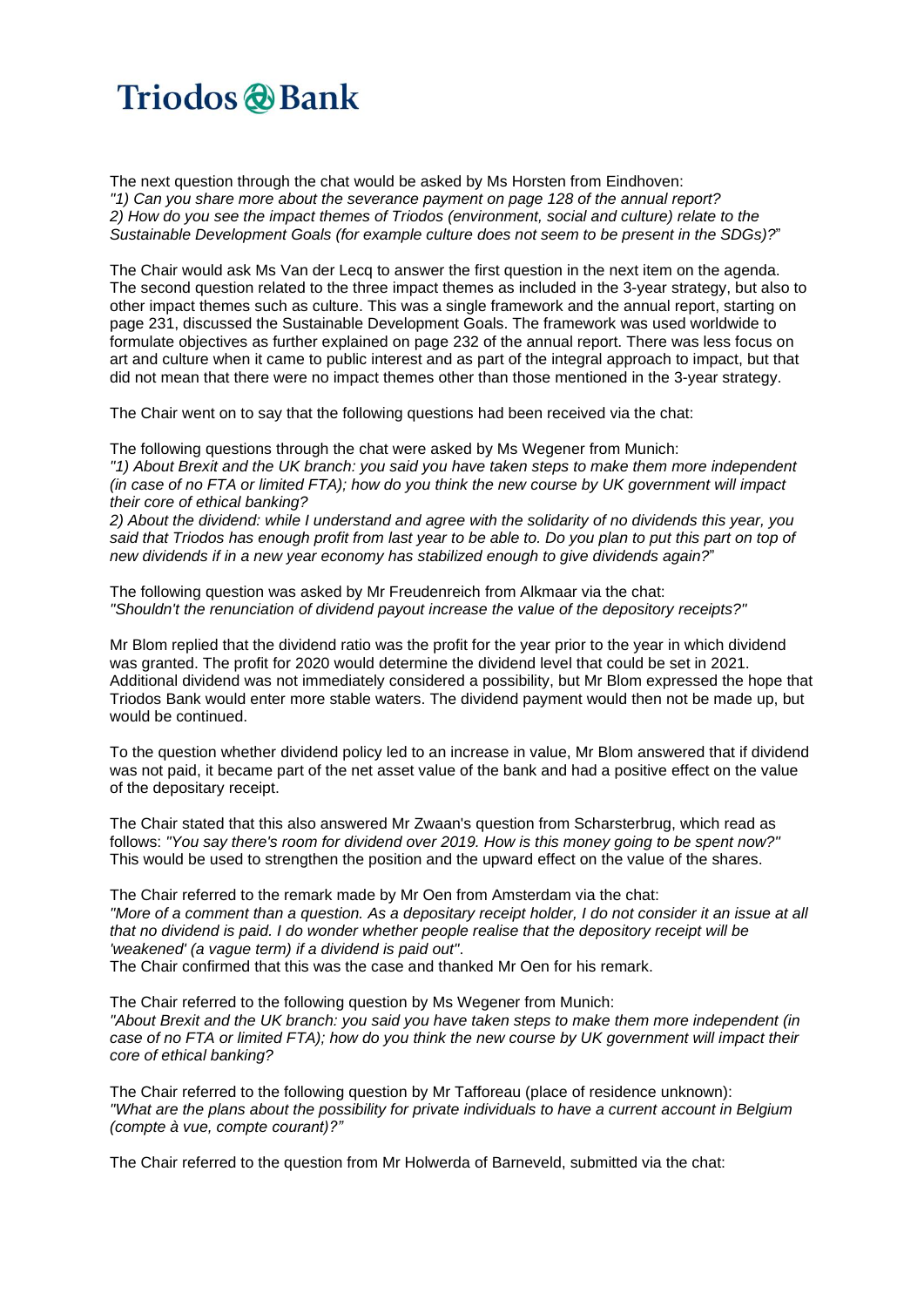"For a couple of years now (if I'm right) they have been talking about the efficiency/result/growth of the *German branch. And that it's just always disappointing. What is/are the main reason(s) for these results. Is Ms Banga giving any sign of possibly ending in Germany?"*

Ms Banga dealt with the three questions one by one as follows.

The question of the independence of the UK subsidiary was answered by the approaching Brexit and the hiving-off of activities. Further developments should be considered. With this step Triodos was ready to remain active in the UK after Brexit and to shape ethical banking. Ethical banking in the UK was very much alive and growing. It was a good starting point and the hope was that the climate would remain the same so that reinforcement was possible.

Ms Banga answered Mr Tafforeau's question concerning the chances of opening a private investment/payment account in Belgium. At the moment Triodos did not have such a concrete plan. The investments involved were large and it was not an easy product to make profitable. Triodos saw this as a gap. A new payment service directive under the European Union could further shape this in a different way.

In reply to the question about the German branch, Ms Banga said that the break-even point had been reached operationally in 2018. In 2019 the result improved and the branch contributed to part of the overhead costs. Important factors contributing to the achievement of results also had to do with the low interest rate climate. However, there was great potential and possible scale to bear costs.

Two more questions had been received via the chat function; these questions would close the question round. However, the Chair said that people should feel free to continue contact with the bank.

The Chair referred to the question from Mr Holwerda of Barneveld, submitted via the chat: "The increased ICT costs and the expectation that these costs will continue to rise or will certainly not *fall in view of all the regulations and efficient requirements. Is there cooperation with other national/international banks in this area in order to achieve/maintain quality and control costs?"*

The Chair referred to the question from Mr Van Helsdingen from Oegstgeest, who had asked via the chat:

*"Subject: Bank's diversification policy with regard to loans and investments in sustainable funds: the annual report 2019 contains a report on the (further) diversification of loans and investments, both geographically and thematically. Could a brief explanation be given of the strategic and efficiency considerations involved? This question is specifically about: how do the realisation of strategic impact, risk diversification and operational costs relate to each other? Would it not be more appropriate in some cases to concentrate activities, in particular in geographical terms, in order to enlarge/consolidate measurable impact'?"*

The Chair noted that this question concerned costs as well as when geographical concentration was important or diversity was important.

Ms Banga answered Mr Holwerda's question on ICT costs as follows.

Triodos Bank expected ICT costs to continue to rise. This was due to investments in digital processes which could lead to lower overall costs. Triodos Bank wanted to improve customer service, make operations more efficient and be better in control of processes. However, it should be borne in mind that the ICT strategy took shape by investing and standardising all at once. The investment in monitoring transactions in the Netherlands would be considered in cooperation with other banks. In Germany, the sector used a joint IT solution for the cooperative sector and thus achieved scale.

Ms Banga answered Mr Van Helsdingen's question on diversification, thematic and geographical, as follows. With regard to the spread of activities, impact, risk and return were all important considerations. The bank worked to manage concentrations, geographically and thematically, but it was also a risk consideration. Triodos was present in third world countries; this offered risk diversification, but it could also involve higher costs. This was a continuous balancing act. It added to the impact component by working on impact themes within all those countries; as a European player it could achieve more.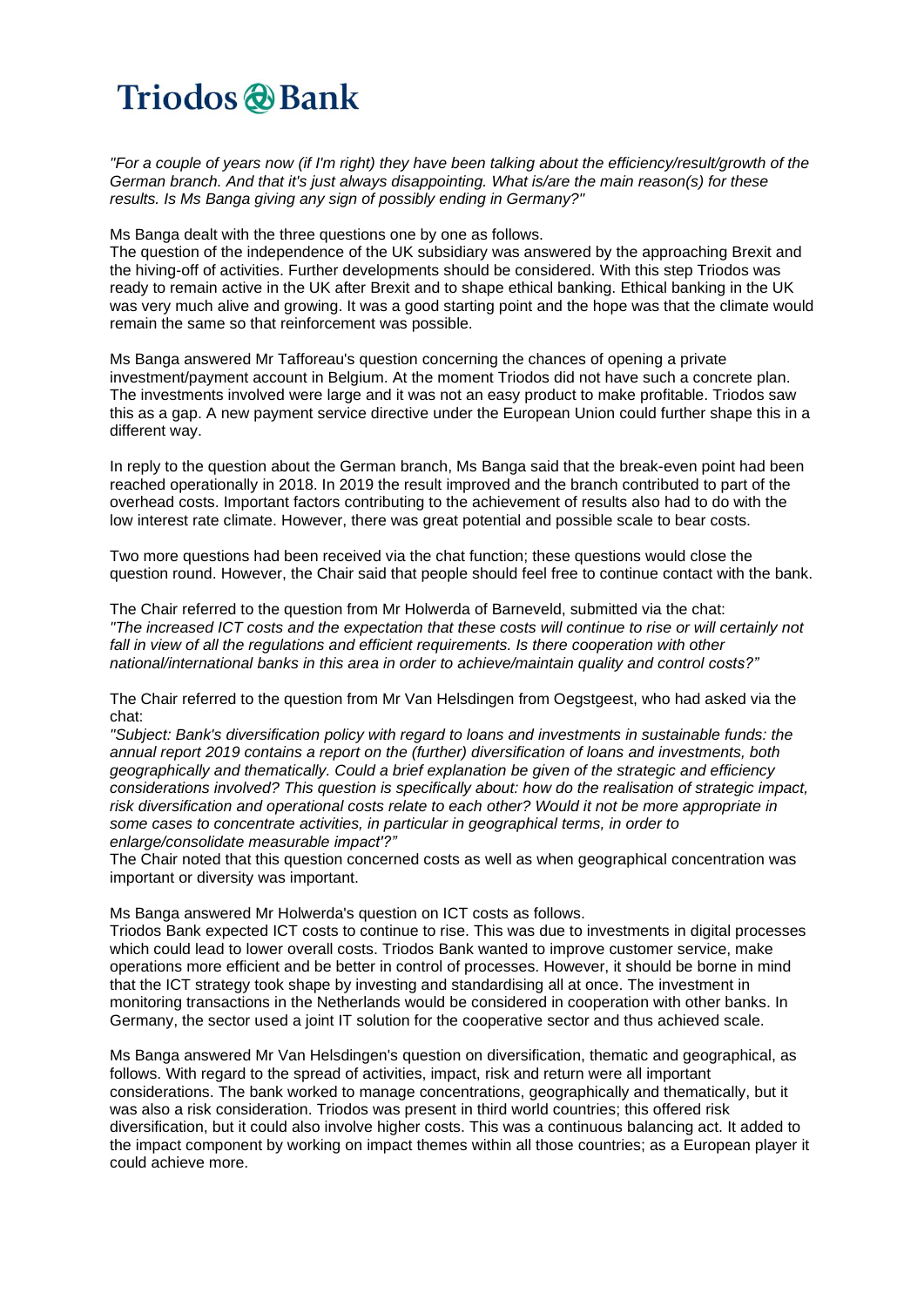The Chair asked Ms Banga to consider the closure of the establishment in France in this context. Ms Banga replied that in this context, it was not justified to open a branch in France and other activities abroad were chosen instead.

The Chair closed the question session and gave the floor to Ms Van der Lecq, Chair of the Remuneration Committee and of the Nomination Committee.

### 2d Implementation of remuneration policy

Ms Van der Lecq explained that the Supervisory Board was accountable for the remuneration policy pursued in respect of the Supervisory Board and the Executive Board for the year 2019. The overview could be found on pages 127 to 130 of the annual report. The summary of the principles were given on pages 126 and 127.

Ms Van der Lecq explained the three principles of the remuneration policy as follows.

The bank's income was generated by all employees working together. In doing so, the bank strove for fair remuneration with due regard for everyone's responsibilities. The salary increase for the Executive Board and employees would continue to be in mutual good balance in 2019.

The second principle was that the bank did not offer variable or performance-related bonuses or options to executive board members or employees based on the principle of how the bank works. The third point concerned the relationship between employee salaries. For this purpose, the median was calculated as an average, with the bank disregarding the highest salary. Once the median had been calculated, it was compared to the highest salary. This highest salary could not exceed 7 times the median. In 2019 this was 5.6. This complied with the GRI (Global Reporting Initiative) standard and the bank's own standards.

Ms Van der Lecq went on to say that the question on the retirement scheme submitted via the chat related to what had been agreed with the former CFO, Mr Aeby. The entire amount had been charged to the year 2019. Mr. Aeby formally left on the same date as the Annual General Meeting of 2019, but as of that date he guaranteed performance of his obligations to the new CFO. In addition, Mr Aeby would hold a number of advisory roles for the Executive Board until September 2020. The explanation was set out in the footnotes on page 128 of the annual report. The Chair thanked Ms Van der Lecq for her explanations on this point.

The Chair moved on to agenda item 2e, the adoption of the annual accounts.

#### 2e Adoption of the annual accounts 2019

The Chair went on to say that an abridged financial report would be drawn up each year in Dutch. The English-language annual report should be submitted to the meeting for adoption. The Englishlanguage annual report was the version adopted. For reasons of time, the rest of the explanatory note was omitted. The Chair gave the floor to Mr Jansen, partner with the external auditor PWC.

Mr Jansen would give a more detailed explanation of the 2019 audit. Mr. Jansen's colleague was also present via the webcast. The financial year 2019 was the 4th year that PWC had acted as the external auditor. Triodos' mission and culture could be characterized as unique and formed an important starting point in the context of the audit. That year, many efforts had been made to increase knowledge about the bank and many dialogues had been held with them.

As in previous years, the assignment consisted of three parts, i.e. the audit of the financial statements, the assessment of the sustainability information, and the work carried out on the other parts of the annual report. The slides in the presentation would be displayed again for each part and show the general themes of the explanation.

The audit of the annual accounts. The conclusion was that an unqualified auditor's report on both the consolidated annual accounts and the company annual accounts had been issued on 19 March 2020. In the context of Corona, the impact had been treated as a non-adjusting post-balance sheet event for the annual accounts at the end of December 2019. This was called a type 2 event. The financial statements had not been adjusted for the consequences of this virus. Impact would become visible in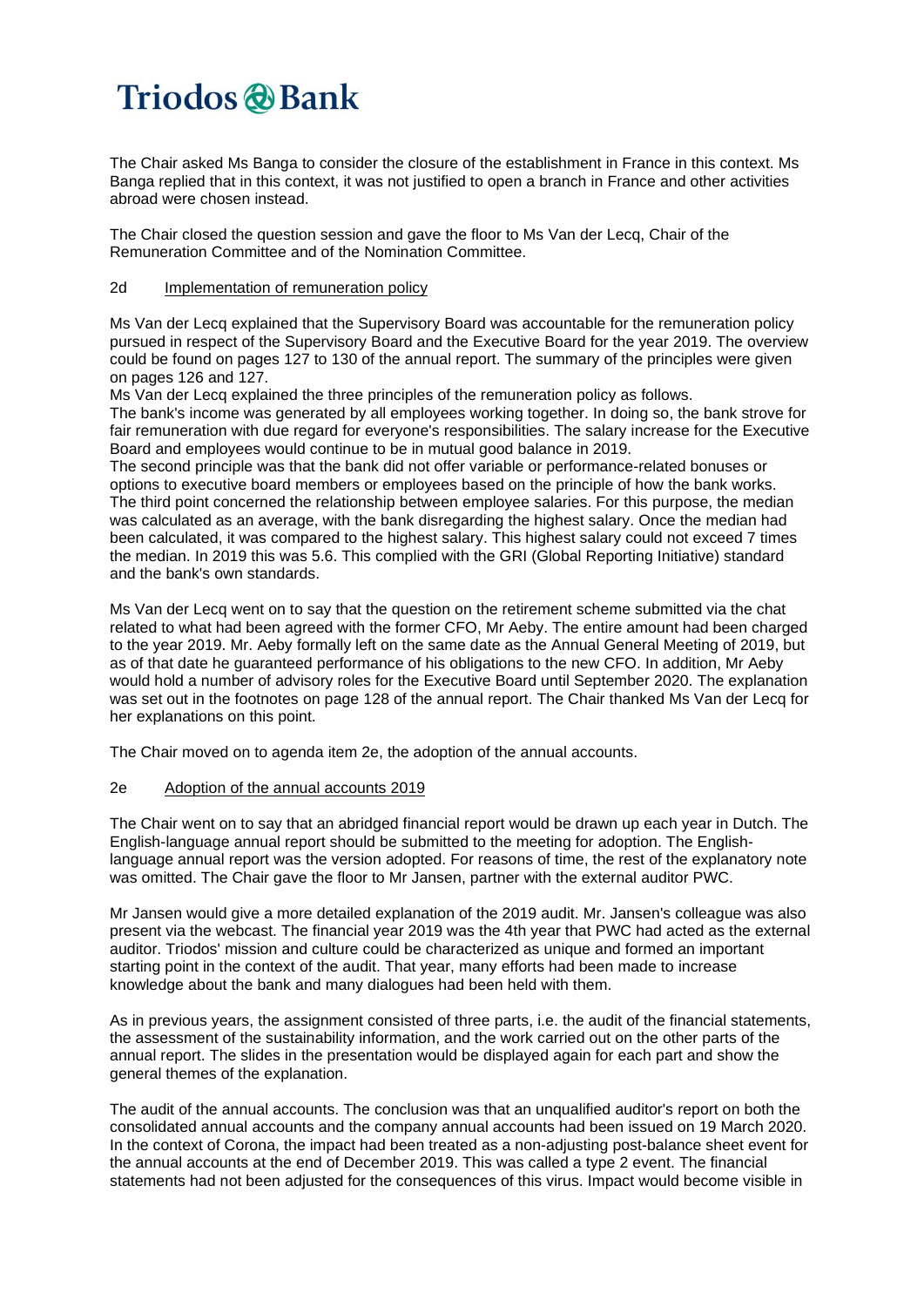the reports on 2020. A paragraph on this subject was included in our auditor's report, but this did not affect the auditor's opinion.

An audit determined materiality on the basis of relevant information from users for the annual accounts. The materiality for 2019 had been determined at EUR 2.6 million. This materiality had been allocated to various lines of business that were part of the audit and with which the vast majority of the revenue and result before tax had been audited.

For the audit, the external auditor focused on significant components of the group, including the four branches in the Netherlands, Belgium, Spain and Germany, the Triodos head office, Triodos UK and Triodos Investment Management. The audit at Triodos headquarters was carried out by the group team. For the other Dutch activities, Dutch teams had been brought in and for the branches abroad, local PWC teams had been brought in. The group team reviewed the reports and they were present at the final meetings.

Triodos was highly dependent on ICT. PwC's IT specialists supported the team in the assessment of general IT control measures and tested certain reports and control measures in applications. The auditor ensured that the audit team had the necessary skills for auditing the bank, both in the Netherlands and abroad. In addition to banking and IT specialists, PwC included in its team specialists in the field of legislation and regulations and sustainability information.

The auditor's report mentioned two key points. These were subjects to which extra attention had been paid and in which the management made important estimates. The first point concerned the complexity of determining the provisions. The second key point concerned valuation of the financial instruments at fair value, even where they were not traded and for which there was therefore no observable market price. For both of these key points, PwC had obtained sufficient certainty about the correct incorporation in the financial statements.

PwC no longer considered the disclosure of an off-balance sheet liability relating to potential VAT charges on intra-company transactions to be a key issue, as more clarity had now been gained. The main lines of these activities were described in the auditor's report that could be found in the annual report.

About the sustainability information. As part of its mission, Triodos Bank considered it important to provide transparent information on the impact of its activities and to report on this in its annual report. PwC had performed a review engagement on these impact grades providing a limited degree of certainty. Based on PwC's assessment, there had been no reason to believe that the responsible sustainability information was not a reliable and adequate description of the policy, events and results achieved.

In line with its responsibility, the external auditor had critically reviewed the other information in the annual report and, based on its knowledge and understanding, considered whether the other information presented differed from or conflicted with the annual accounts, which was not the case. Furthermore, all legally required information had been included.

The Chair asked Mr Jansen to answer any questions that came in via the chat function. No questions on this subject had been submitted in advance. Questions about the annual accounts or the presentation of the accountant could be asked for 30 seconds via the chat function.

The Chair asked, on his own behalf, what it was like to audit that impact information. Not every company had asked for this according to Mr Jansen at the time of the assignment. It had been a good thing to go forward together in this respect. The Chair expressed the hope that more companies would use this process and provide impact information for auditing by the auditor.

Mr Jansen thanked the Chair for the question. Mr Jansen replied that Triodos was at the forefront of the integral way of financial and non-financial reporting, including information relevant to users. The external auditor's report was much broader than normal, and Mr Jansen expressed the hope that the business community would continue to follow this course.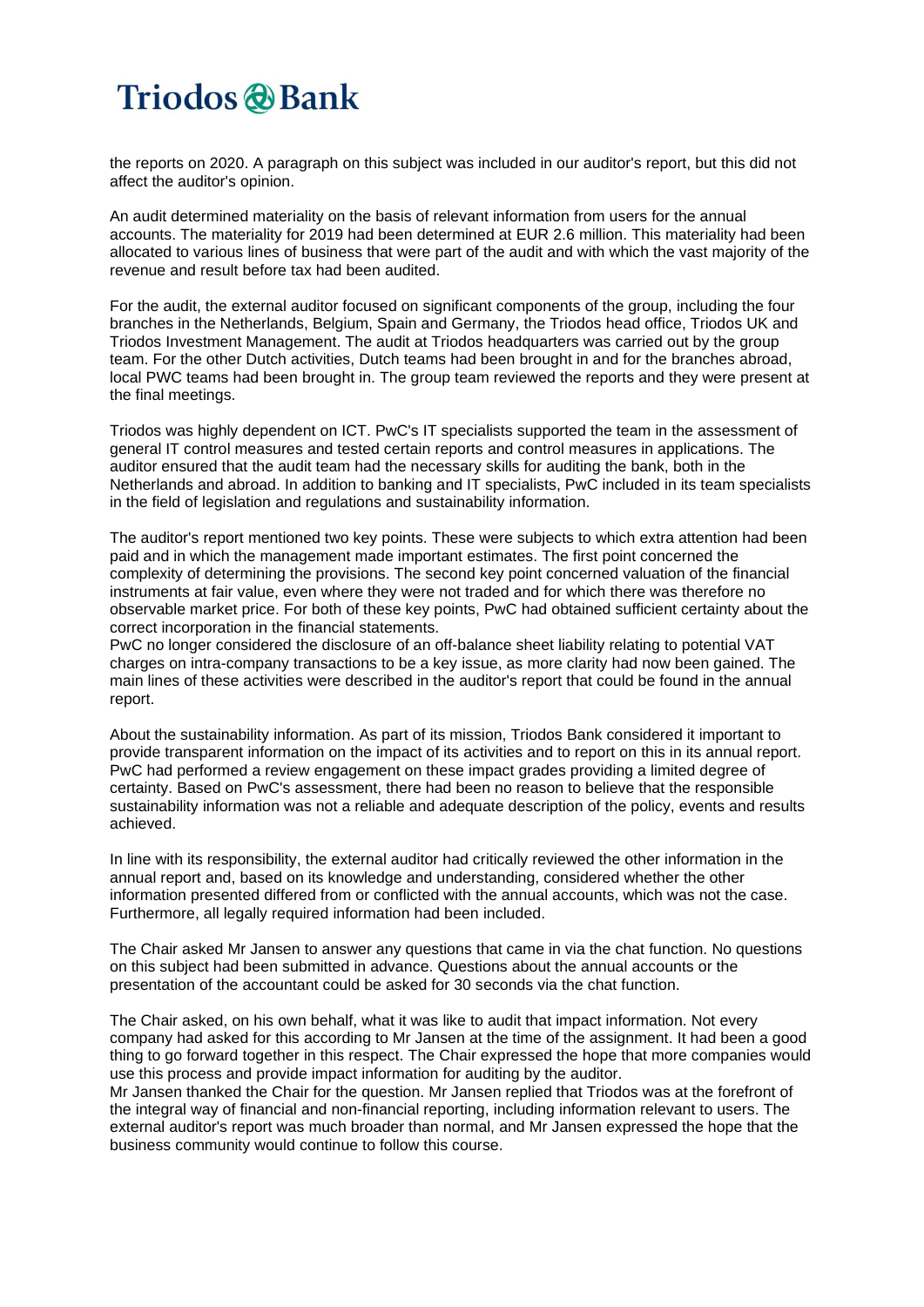The Chair indicated that no further questions had been received. The Chair thanked Mr Jansen for his explanation. The cooperation would be continued.

The Chair proceeded to the vote on the 2019 annual accounts. The bank's share capital was held by a specially established Stichting Administratiekantoor Aandelen Triodos Bank (SAAT), which exercised the voting rights in this meeting. The board of SAAT was appointed by depository receipt holders. The Chair invited the Chair of SAAT to come to the lectern to give the explanation of vote.

The Chair of SAAT, Ms De Zwaan, thanked the Chair and welcomed those present.

Ms De Zwaan went on to say that it had been an exceptional situation for SAAT that depository receipt holders could not have been met in person. She sincerely hoped that this would change again next year. It had been agreed with the Executive Board and the Supervisory Board that SAAT would give a detailed explanation of how it cast its vote at this meeting in order to gain a better understanding of the principles on which it was based. The role of SAAT and how SAAT worked could be found on the website. SAAT fulfilled its role from a 3-fold perspective. The first was the mission of the bank, the second was the economic rights of depositary receipt holders, and the third is the independence of the bank. SAAT protected the economic rights of depositary receipt holders, but also the bank's unique mission and independence and continuity. These aspects were always considered in conjunction with each other when taking a decision. This was what certificate holders could and should expect from SAAT and this was what SAAT did.

Ms De Zwaan went on to say that SAAT acknowledged that it always assessed the bank's data retrospectively, as it did today for the 2019 annual accounts. As stated by the Supervisory Board and the Executive Board, the circumstances were exceptional, given that 2020 was already half way through.

With regard to its explanation of its vote, it was important to reiterate that SAAT did not consider itself to be the owner of the bank; the bank stood alone. It was also important to look at the result as expressed in the 2019 financial statements in the context of history and the future, both in the medium and long term.

Ms De Zwaan continued with a few remarks of importance to an understanding of how SAAT had looked at the annual accounts: Last year SAAT had indicated what it would focus on in 2019. All in all, 2019 had been a very auspicious year. Apart from the fact that the bank had to operate in a very challenging interest rate environment, there had been exceptional issues that dominated the public debate: climate change and the changing and increasing social inequality. The report had been exceptionally transparent. The Supervisory Board and the Executive Board were expressly complimented. The annual report provides clear insight into the issues the bank had addressed and the opportunities it had been able to seize. It was an integrated annual report in which the explanatory notes were clearly in line with the facts and figures shown in the annual accounts. SAAT observed that, compared to 2018, the results were consistent and no explicit deviations had been observed.

The text on pages 19 and 27 of the annual accounts provided insight into the bank's policy with regard to its mission. The bank stated that it focused on the three strategic themes, 'one bank', 'unlock our purpose', and 'being a frontrunner'. Triodos Bank had done a lot of work as a front runner. These strategic themes had been elaborated in two vision papers: on food and agriculture, and on sustainable energy, and the bank was in the process of formulating a third vision paper on social inclusion.

In terms of impact, SAAT reviewed the bank's impact reporting. It was noteworthy that the bank used a number of frameworks to report on impact, including ESG. The bank had developed its own tool, not only to report on impact, but also to steer on impact, the Prism impact tool. SAAT was very interested to understand more about this tool the following year and about the goals the bank wanted to achieve, measure, and test with regard to impact. SAAT invited the bank to provide a more explicit explanation of the impact objectives.

With regard to the implementation of the strategy and the three themes mentioned by the bank, Ms De Zwaan went on to say that the bank had worked as a frontrunner for the climate tables, for the sustainable finance lab, and for the PCAF reporting. SAAT was very interested in translating the vision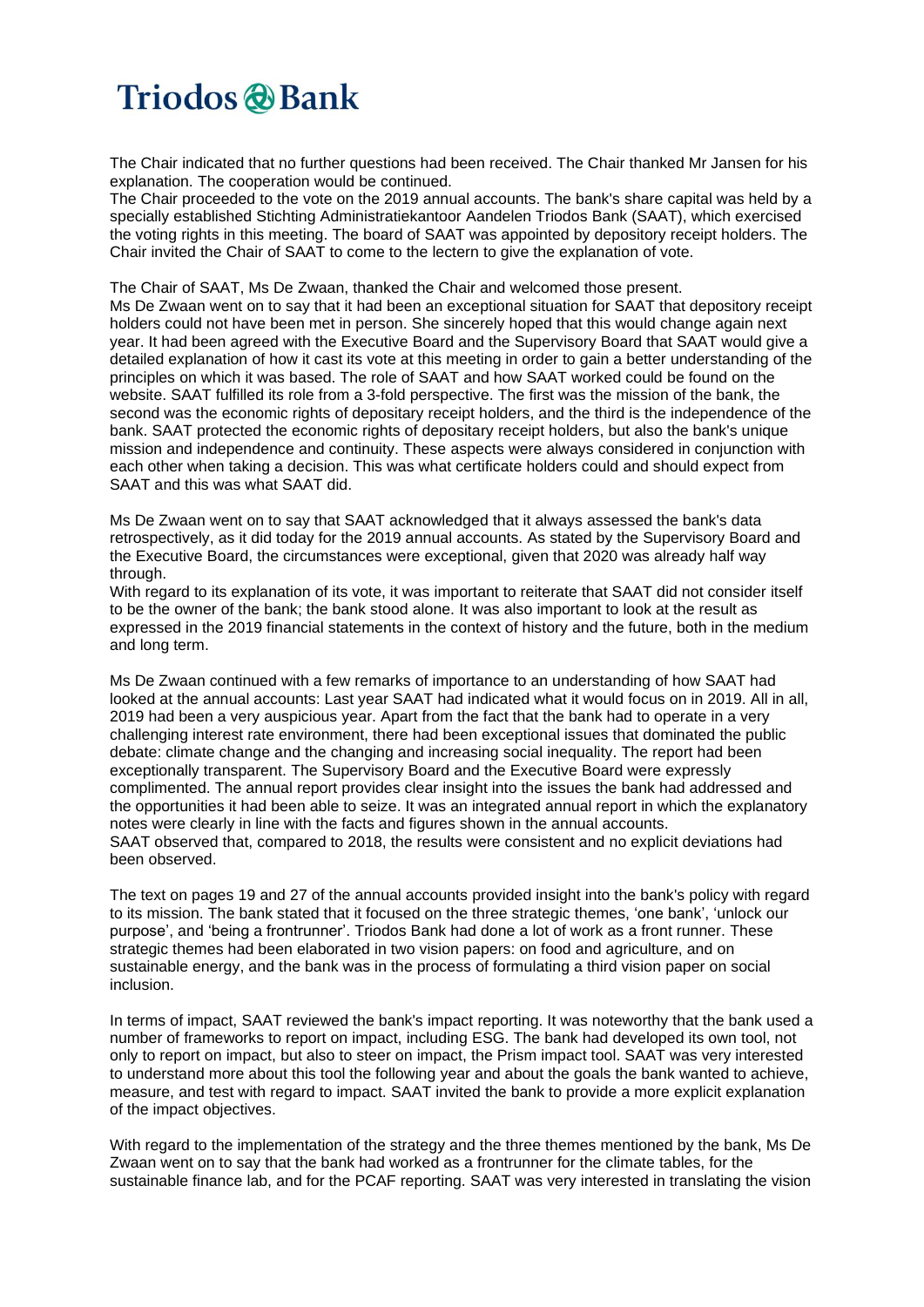documents into the loan portfolio growth policy. The loan portfolio had a substantial share in mortgages and loans to municipalities. SAAT also noted that once could question whether mortgages now generated the most impact. SAAT hoped to see significant growth within the domains again next year. SAAT also looked forward to the results of the other areas in the bank.

Ms De Zwaan went on to say that Triodos interacted with its stakeholders on the three main focus themes and could use feedback from stakeholders to further steer policy on these focus themes.

Ms de Zwaan went on to say that SAAT fulfilled its role from the perspective of protecting the economic rights of depository receipt holders and of the bank. For this purpose, a number of indicators were monitored, including the net asset value of depository receipts. The previous Friday [26 June 2020], the net asset value according to the bank's website had been EUR 83. SAAT also looked at the net profit per share. There had been a slight increase compared to last year, which was a good reversal of the trend that had started in 2018. With regard to the dividend, it had been clearly explained why there was no dividend proposal on the agenda. SAAT had also wondered what a sensible policy was with regard to the dividend in respect of Corona*.* The bank had given an appropriate answer.

The bank had made efforts to reduce the cost-income ratio, but this had increased. Accordingly, the bank deviated from its own objective. With regard to income, SAAT took note of the fact that the bank was committed to fee income and interest income growth through growth of the loan portfolio. SAAT was curious as to the implication of this for the cost-income ratio for 2020.

The loans to deposit ratio was constant, but it was unclear what this meant for this year under the influence of COVID. It was also noted with satisfaction that the ratio of the provision to be maintained in respect of non-performing loans remained consistently low.

The BIS ratio of 18% had increased slightly compared to the previous year in line with the previous year's statements by the Executive Board.

As a result of the costs for COVID, SAAT had asked whether there would be a regular stress test involving such a scenario. This was not the case. No one, not even the banking sector, had ever considered a COVID outbreak. The bank had indicated that it was sufficiently capitalized to be able to also withstand COVID.

Ms De Zwaan went on to say that the bank's independence depended on its ability to align and implement its mission and strategy coherently. The annual report provided a clear picture of the coherence and commitment to the implementation of the strategy. The results for 2019 gave a consistent and robust picture in terms of impact. In recent years, SAAT had invited the bank to produce similar impact reports so that the depositary receipt holders could follow the impact development. SAAT was very interested to learn how the bank would provide even more insight into the development of the impact.

SAAT asked for more information about how the bank's latest vision on COVID's impact on society could be implemented in practice strategically and with speed, so that Triodos could show that it remained the frontrunner in the banking sector.

The Chair thanked Ms De Zwaan and offered those present the opportunity to ask questions to Ms De Zwaan via the chat function for 30 seconds. The previous year's evaluation showed that the opportunity to put questions to Ms De Zwaan following her explanation had been appreciated.

The following question was received via the chat function of Mr Putz from Bilthoven: "You spoke of the bank's purpose to reset the economy. What wish does SAAT have in mind at this *point with a time horizon of about 7 years?"*

Ms De Zwaan said that that was a challenging question, which she would answer in outline. An inclusive society was interpreted as one in which everyone participated within his or her abilities; the bank would make an explicit contribution to this. Given the current issue falls within the theme of inclusivity, this meant that more people ate healthy and sensible food, that the food was produced in a good and fair way without the earth suffering as a result, and that the energy needed was generated in a sustainable way and that people were given fair opportunities to participate. Through its credit and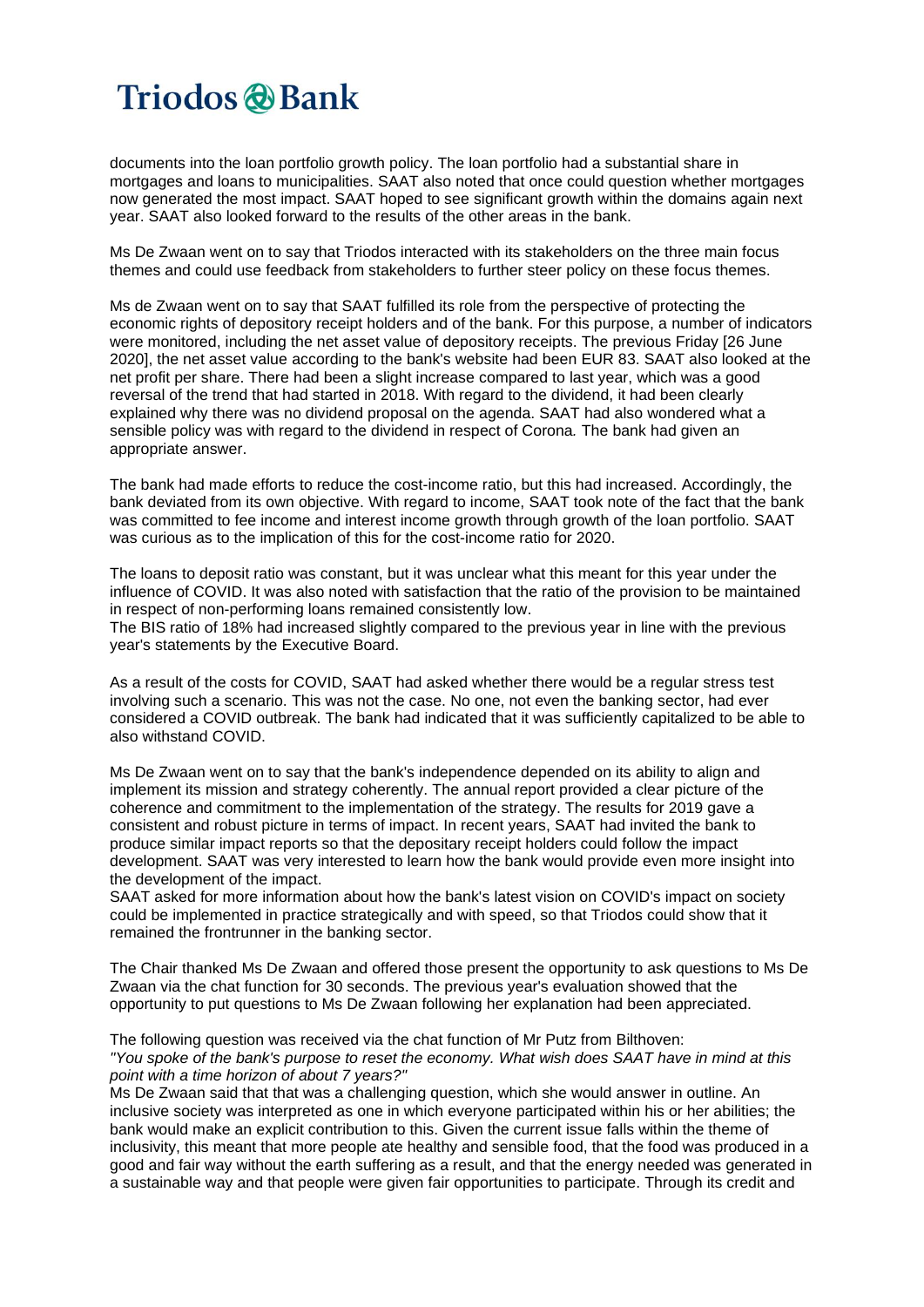investment portfolio, the bank would remain permanently active on the focus themes, and through its contribution a front runner in initiating the social debate.

The Chair went on to say that the article 'resilient and inclusive recovery of the Corona crisis' dated 28 May could also be found on the website. That article offered a longer-term perspective. The vision needed to be translated into day-to-day business and would play a role in strategic planning.

The Chair continued with the second question by Mr Putz from Bilthoven: *"Is the Prism impact tool also made available to customers and other stakeholders? What is your expectation?"*

Ms Banga answered the question. As stated in her speech, it was currently being considered how the information gained from the tool could be fed back into conversations with, for example, borrowers. In addition, it was being considered how this information could be shared more with private customers, so that the common impact could be linked to saved or invested money.

The Chair continued with the comment from Mr Jeuken from Helmond: *"Wonderful and confidence-inspiring explanation by Josephine. Thank you."*

The Chair asked Ms De Zwaan to give an explanation of the vote. Ms De Zwaan indicated that the shareholder was voting in favour of the adoption of Triodos Bank's annual accounts for the financial year 2019.

The Chair noted that the Annual General Meeting had adopted the annual accounts for 2019. The Chair continued with agenda item 3.

### **3. Dividend policy**

The Chair stated that this agenda item should not be confused with the dividend proposal; there was no such proposal.

Mr Blom explained. A dividend proposal had of course been formulated for this year. The bank intended to distribute 50% of the profits. This proposal was eventually withdrawn on the urgent recommendation of the supervisor to banks in the Eurozone. Normally, the objective was to allow the depository receipt holders to share in the result by means of a dividend payment. The bank wanted to continue this, but there was no guarantee and it needed to be reviewed every year. Capital as an important factor here, as was the impact that the bank could achieve. It was important for depository receipt holders to be able to share in this. A dividend was a way of giving effect to this, but what was paid out could not be added to the capital. At present, interest rates were persistently low and costs were rising, which together called for a high degree of caution. This could mean that the bank ought to be able to adjust the final distribution. This is why the bank believed it was important to no longer maintain a minimum of 50%, but a maximum of 70%. The bank wanted to create models to see whether or not dividends were payable and whether profits should remain within the capital in order to strengthen the bank, and thereby benefit development and growth. Mr Blom did not want to give the impression that the dividend distribution would always be 50%. The Executive Board sought support from the Supervisory Board for this purpose. On 20 April last, it had been decided to adjust the dividend policy and only to maintain a maximum of 70% and no longer to call it a minimum of 50%. The same would apply the following year to any profit for 2020.

The Chair invited questions. No questions had been submitted in advance or via the chat function of the webcast. The Chair continued with agenda item 4.

#### **4. Discharge**

The Chair went on to say that the discharge related to the management carried out or the supervision exercised by the Supervisory Board as evidenced by the annual report and announcements from this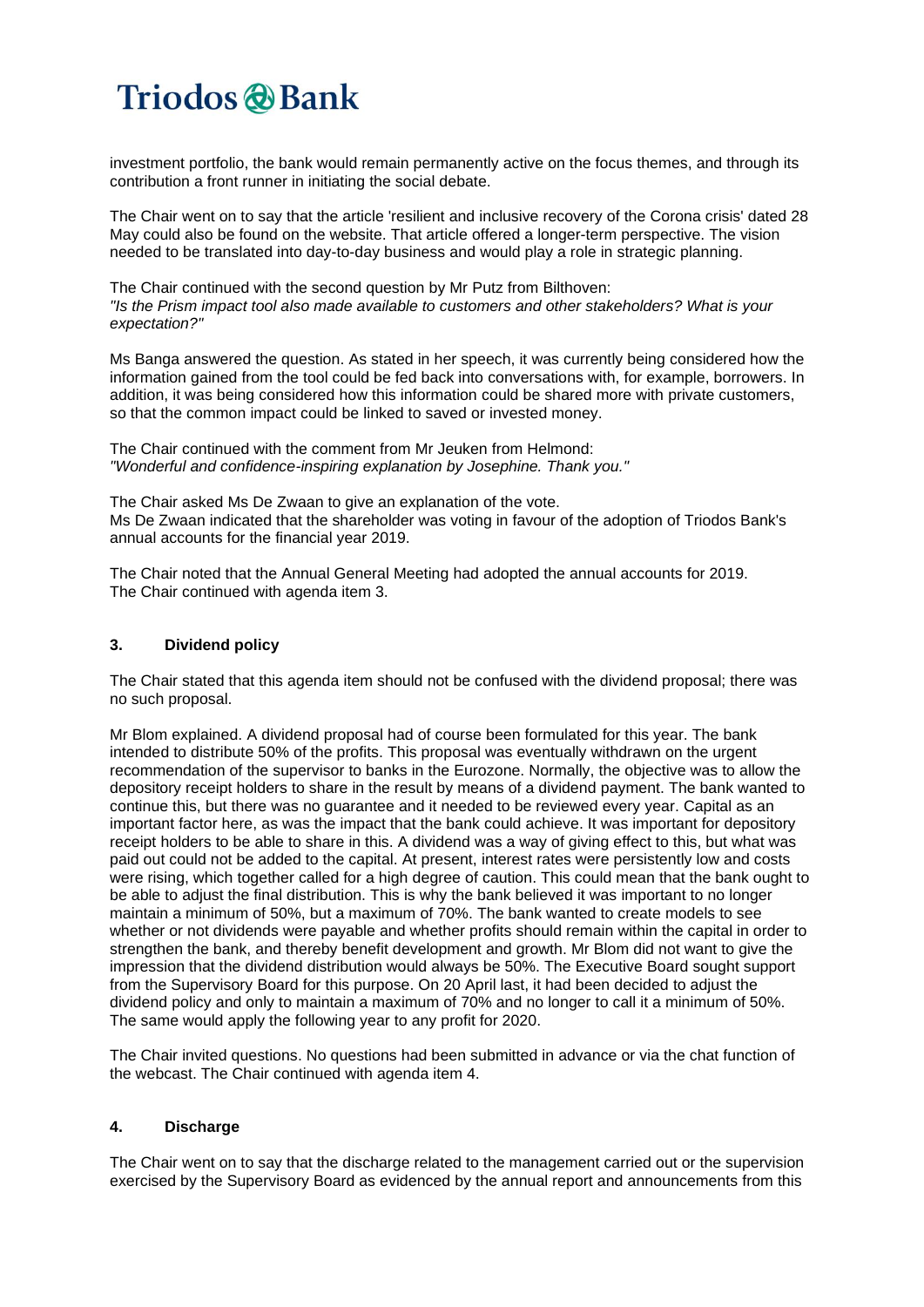meeting. No questions had been submitted in advance. Questions could be asked for 30 seconds via the chat function of the webcast. If no questions were asked, a decision would be taken.

The Chair went on to say that at previous General Meetings most questions had concentrated on the first part of the meeting. Questions related to discharge were often raised there.

#### 4a. Discharge of the members of the Executive Board

As there were no questions, the Chair ascertained whether the shareholder voted in favour of discharging the Executive Board from liability.

Ms De Zwaan indicated that the shareholder voted in favour of discharge of the members of the Executive Board. Ms De Zwaan further underlined the appreciation shown for the commitment of the Executive Board in view of the change in composition and the events, particularly in the first half of this year.

The Chair noted that the General Meeting had approved the proposal to grant discharge to the members of the Executive Board.

### 4b. Discharge of the members of the Supervisory Board

The Chair proceeded to the vote on the discharge of the members of the Supervisory Board. Ms De Zwaan stated that the shareholder was voting to discharge the members of the Supervisory Board from liability. Together with the Executive Board, the Supervisory Board had had a very active and intense year. The Supervisory Board's annual report in the documents had been more detailed than what was explained at the meeting. SAAT invited the Council to explain its activities in more detail at the following year's meeting.

The Chair noted that the General Meeting had approved the proposal to discharge the members of the Supervisory Board from liability. The Chair went on to take proper note of Ms De Zwaan's call for the proceedings to be explained in more detail during the meeting. Ms De Zwaan added that this call was also being made to take more account of the Supervisory Board.

The Chair continued with agenda item 5.

### **5. Proposal to amend the articles of association**

The Chair went on to say that the purpose of the amendment of the articles of association was to introduce the enhanced right of recommendation for one third of the number of members of the Supervisory Board in accordance with the enhanced recommendation of the Works Council. Minor technical amendments had also been proposed.

The proposal also entailed granting an authorisation to every NautaDutilh employee to execute the deed of amendment of the articles of association. No questions had been submitted about this in advance. There was a 30 second opportunity to submit questions via the chat function.

The Chair read out the question received from Ms Tomlow in Maastricht:

"Why do you want to offer so much authority to the staff of the notary's office, the notary's enough." The Chair replied from his background as a lawyer that the granting of authority goes to the civil-law notary sitting in the room, i.e. Mr Wijnand Bossenbroek. It is often the case that when contacting the official authorities, other persons in the office could have authority, which meant that authorisation had to be given to all employees.

The civil-law notary, Mr Wijnand Bossenbroek, introduced himself and added that there was a practical reason for issuing a power of attorney to every NautaDutilh employee. In order to execute a deed, the civil-law notary was required, but also someone who comes to the notary's office as an agent for the bank to sign the deed. The authorisation also relates to this person. In order to rule out the possibility that, when one name is mentioned, that person is subsequently not present or available, the possibility is offered with the authorisation to give as many persons as possible the opportunity to sign when executing the deed.

The Chair thanked Mr Bossenbroek for his explanation.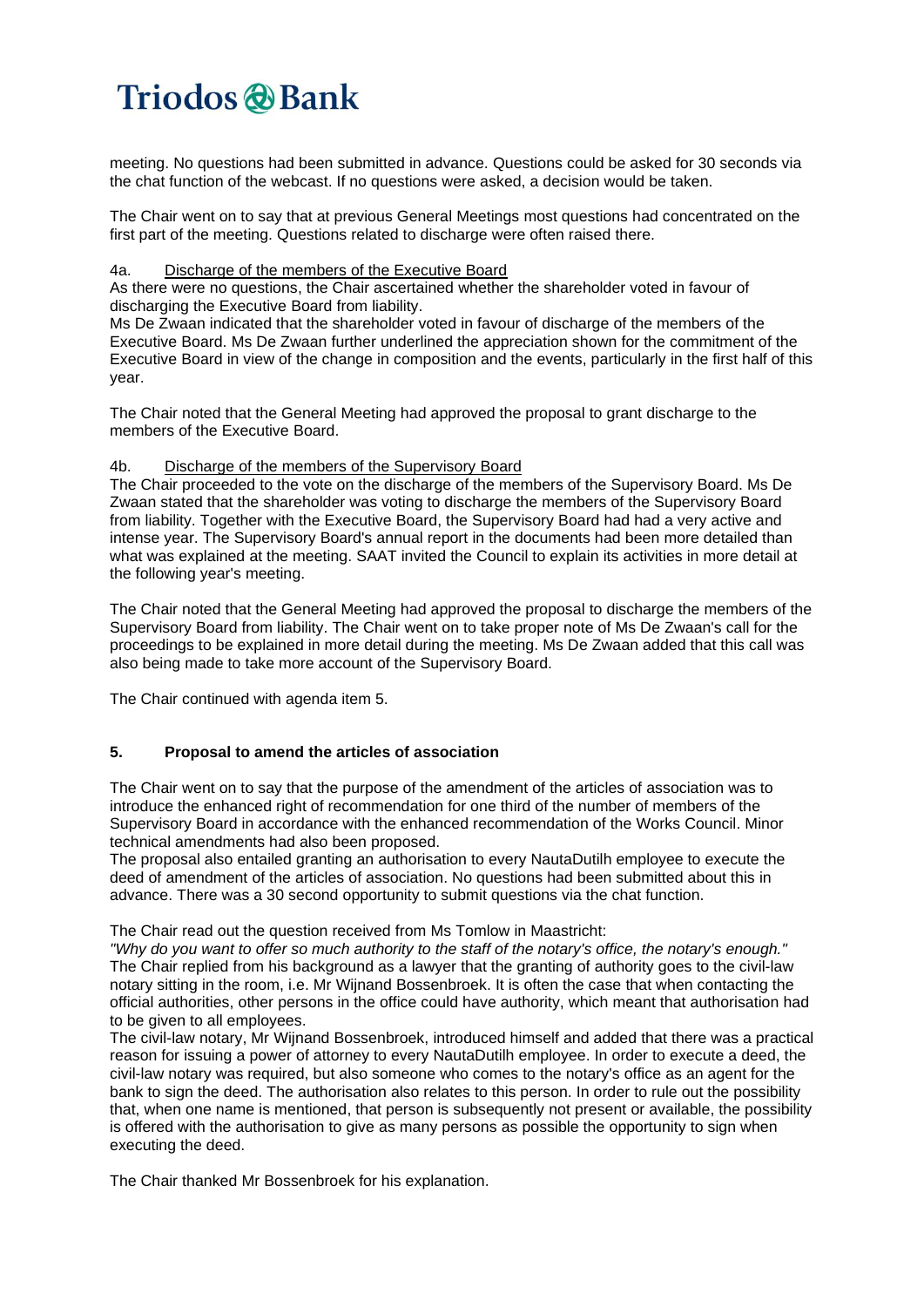As there were no further questions, the Chair asked to proceed to the vote. The Chair wished to know whether the shareholder agreed to the proposal to amend the articles of association.

Ms De Zwaan indicated that the shareholder agreed with the proposal to amend the articles of association.

The Chair concluded by saying that the shareholder had approved the amendment of Triodos Bank's articles of association. The Chair continued with agenda item 6.

### **6. Issue of repurchase of shares**

The Chair continued by stating that agenda items 6a, 6b and 6c would first be explained and then there would be an opportunity to ask questions about these items. After that, the three authorisations would be voted on.

#### 6a. Authorisation of the Executive Board to issue new shares and to grant rights to subscribe for shares

The Chair went on to say that Triodos Bank regularly issued new shares. In order to be able to continue to do so, the Executive Board requested it be designated as the authorised body to issue shares and grant rights to subscribe for shares. The authorisation would valid for a period of 30 months, subject to the approval of the Supervisory Board. The designation concerned a maximum of 5,000,000 shares. This represented a 1/6 part of the authorised capital of Triodos Bank as at 31 December 2019.

This authorisation replaced the authorisation granted by the General Meeting on 18 May 2018 under agenda item 7a and would end on 29 December 2022 or so much earlier as this authorisation is renewed.

### 6b. Authorisation of the Executive Board to restrict or exclude pre-emptive rights

The Chair went on to say that the Executive Board requested it be designated as the authorised body to restrict or exclude shareholders' pre-emptive rights in relation to the issue of shares and the granting of rights to subscribe for shares as referred to in agenda item 6a. The authorisation would be valid for a period of 30 months and subject to the approval of the Supervisory Board. This authorisation replaced the authorisation granted by the General Meeting on 18 May 2018 under agenda item 7b and would end on 29 December 2022 or so much earlier as this authorisation was renewed.

#### 6c. Authorisation of the Executive Board to acquire depositary receipts for shares in the capital of Triodos Bank

The Chair went on to say that the Executive Board requested it be authorised to acquire depositary receipts for shares in the capital of Triodos Bank up to a maximum total amount of EUR 36.0 million. This authorisation would be valid for a period of 30 months within the supervisory framework applicable.

The price at which depository receipts could be obtained - on the basis of this authorisation – would be determined on a weekly basis according to a financial model that calculated the net asset value (NAV) per certificate. The NAV per depository receipt would be calculated by dividing Triodos Bank's NAV by the number of depository receipts issued. The price per depository receipt would be rounded up or down to the nearest whole euro. During certain periods, the price of depositary receipts for shares could be fixed for promotional purposes. Discounts could be granted in certain periods.

Triodos Bank was not obliged to repurchase depositary receipts for shares that were offered. The repurchase of depositary receipts for shares was a discretionary power of Triodos Bank.

The authorisation given to the Executive Board was intended to promote the tradability of depository receipts.

This authorisation replaced the authorisation granted by the General Meeting on 18 May 2018 under agenda item 7c and would end on 29 December 2022 or so much earlier as this authorisation was renewed.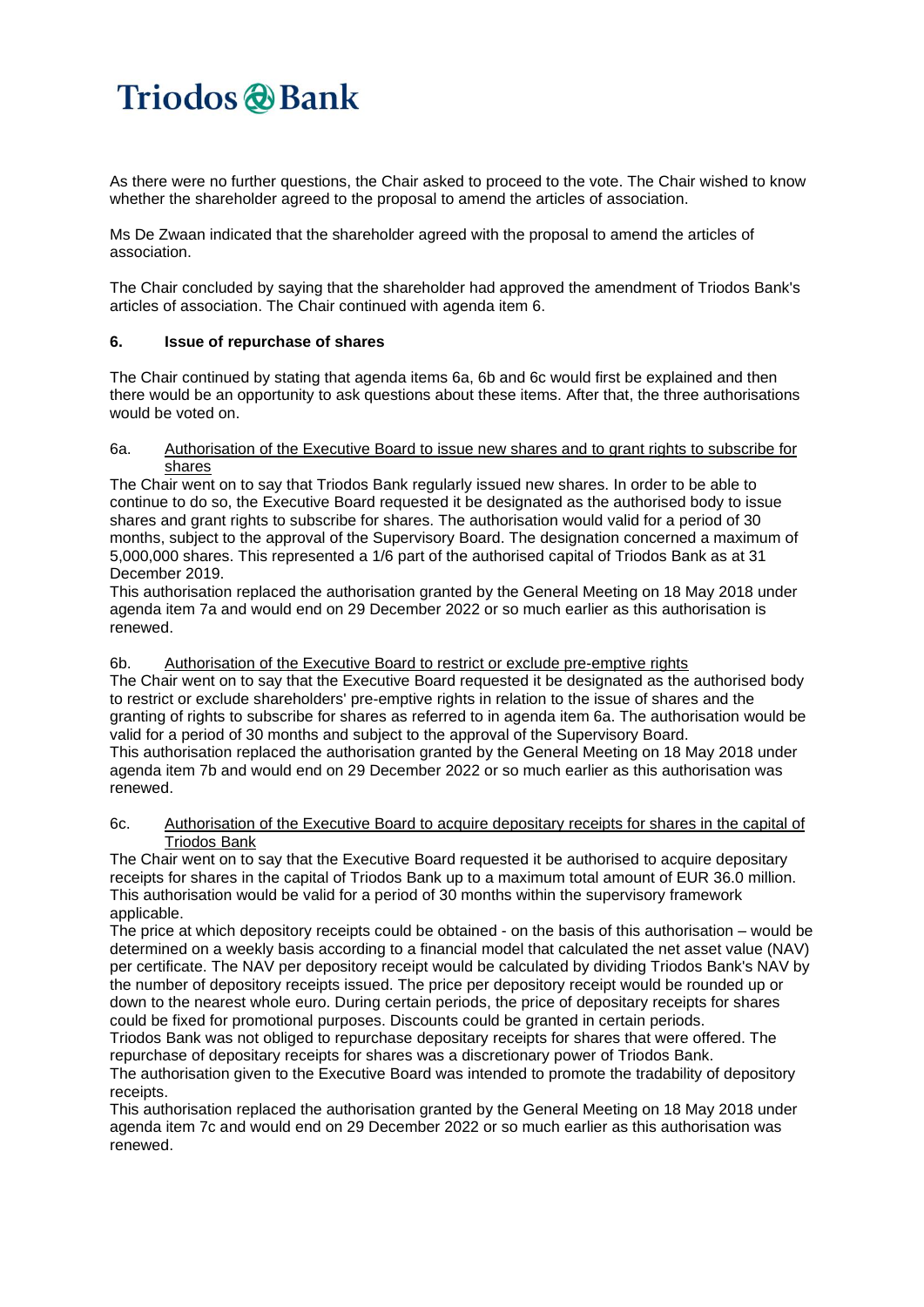The Chair went on to say that no questions had been tabled previously on this item on the agenda. Depositary receipt holders would be given the opportunity to ask a question via the chat function of the webcast during the next 30 seconds.

Mr Blom explained that this agenda item was linked to the previous item, namely that the aim was to increase the buffer from EUR 29 million to EUR 36 million, for which approval was required from the General Meeting. If the space in the buffer were to be increased, this would be a measure to facilitate trade with a greater chance when the certificate trade was reopened.

The Chair concluded by saying that no further questions had been submitted and asked whether the shareholder agreed to the proposal referred to under agenda item 6a.

Ms De Zwaan indicated that the shareholder agreed with the proposal referred to under agenda item 6a.

The Chair concluded by saying that the General Meeting had agreed to the proposal to designate the Executive Board as the authorised body to issue shares and to grant rights to subscribe for shares for a period of 30 months.

The Chair wished to know whether the shareholder agreed with the proposal referred to under agenda item 6b.

Ms De Zwaan indicated that the shareholder agreed with the proposal mentioned under agenda item 6b. Ms De Zwaan applauded the fact that this would increase the buffer and could simplify the sale of depositary receipts.

The Chair concluded by saying that the General Meeting had approved the proposal to authorise the Executive Board to limit or exclude preferential rights for a period of 30 months.

The Chair wished to be informed whether the shareholder agreed with the proposal referred to under agenda item 6c.

Ms De Zwaan indicated that the shareholder agreed with the proposal referred to under agenda item 6c.

The Chair concluded by saying that the General Meeting had approved the proposal to authorise the Executive Board to acquire own depositary receipts for shares for a period of 30 months.

The Chair continued with agenda item 7.

### **7. Any questions**

The Chair went on to say that questions submitted in advance would be answered first and followed by those that could be asked via the chat function of the webcast for the next 30 seconds. The Chair indicates the questions submitted in advance:

Mr Arlman from The Hague asked the following question:

"Does the SB have a scenario in place in the event of the sudden loss of a member or members of *the Executive Board?"*

Ms Van Dillen from Hilversum submitted the following question:

*"In the current landscape of financial institutions and investors actively seeking to make their investments climate-friendly and limiting the climate risks of investments, what are Triodos' plans to present the extensive knowledge, skills and experience of Triodos and its employees as leading and knowledge-hungry in an international context"?*

Mr Schuurman from Moordrecht submitted the following question: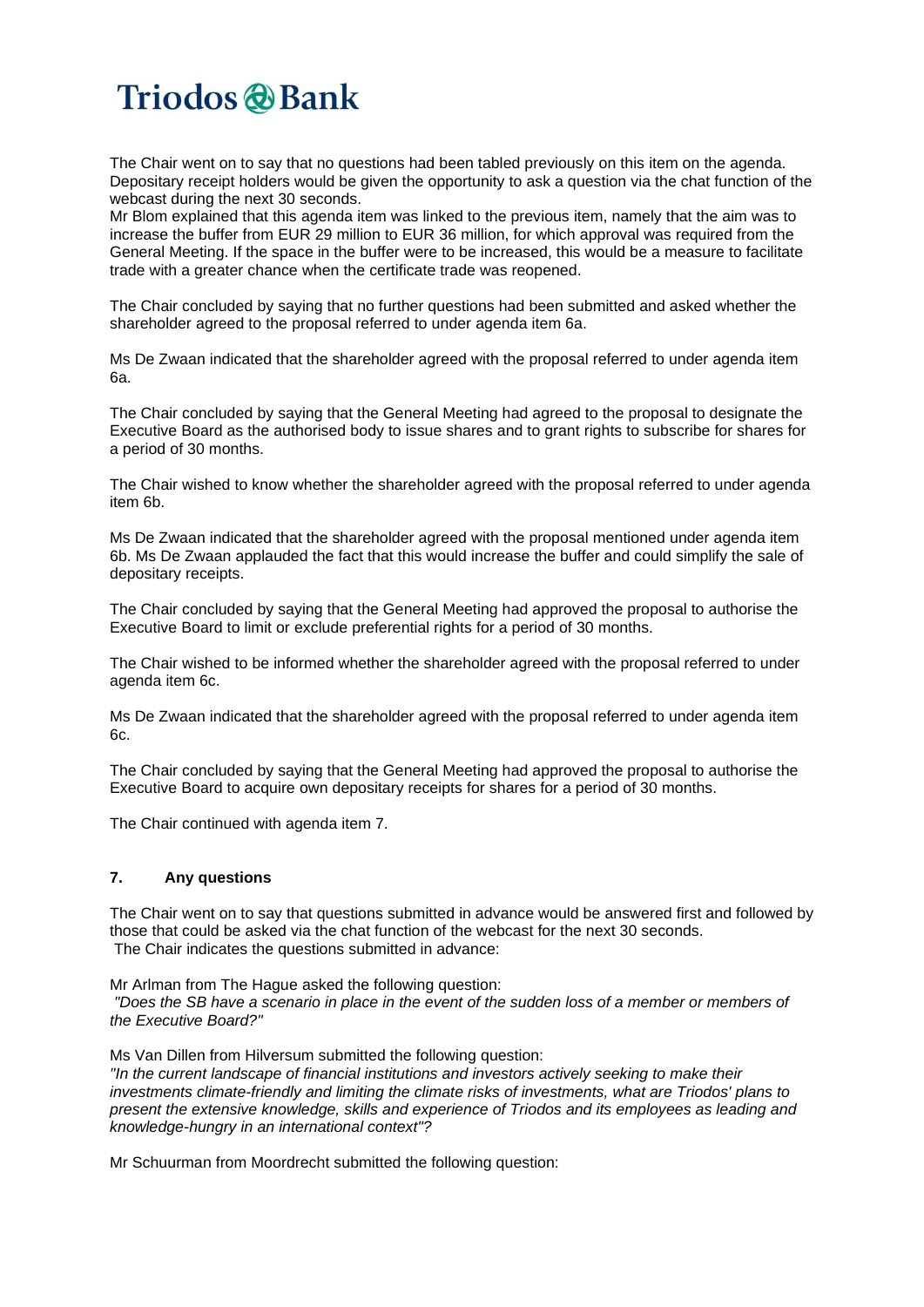*"The previous AGM asked for biodiversity policy to be fleshed out. How has biodiversity policy been shaped?"*

The Chair answered Mr Arlman's question. It was not the case that the Supervisory Board had shadow officials ready for every position of the Executive Board. However, provision had been made for a vice-Chair who could take over the tasks with immediate effect. If one seat on the Executive Board fell vacant, the tasks could be shares by the others. There was no further plan to appoint a shadow person for each supervisory director. This was not customary for the Executive Board.

Mr Blom answered Ms Van Dillen's question and indicated that this aspect had not been addressed. There was a project at EU level on taxonomy in which the activities were clearly defined. The bank attached great importance to this and had supported and contributed to the initiative. The bank's leverage of knowledge and skills was considerable. The bank was also directly involved with the green deal. On the positive side, Mr Timmermans wanted to make 25% of the EU's agriculture sustainable. Together with Mr Timmermans, the bank was doing its best to see how this can be achieved. Biodiversity appealed to more and more institutions. There was also a cooperation with DNB in the field of bio-living environment. Other countries had also made an inventory. It was important that the bank accelerated this process, because it was close to the mission. Integral sustainability was an important theme that would be given greater input. Mr Blom referred to Steward Redqueen's articles on the website for more information.

The Chair indicated that the opportunity to ask questions via the chat function had now ended. The questions received via the chat function would be answered as follows:

Mr Von Sachs from Sombreffe, Belgium, had submitted the following question: *"Do you envisage in the future to enlarge the possibilities for Belgium clients to invest into Triodos funds that currently are only available in the Netherlands?*

Mr Jeuken from Helmond had submitted the following question: *"I find it inconvenient that Triodos doesn't issue credit cards through ICS Service. Why and might that change in the future?"*

Mr Jafforeau, whereabouts unknown, put the following question: *"Do you have contacts with the new bank 'newb' in Belgium?"*

Ms Tomlow from Maastricht submitted the following question: "Allowing anyone who dies to sell his or her depository receipts is indeed a form of 'equal treatment'. *because any depository receipt holder could die and therefore make use of this policy"*. The Chair noted that Ms Tomlow seemed smart and tenacious.

Mr Zomer from Utrecht, the Netherlands, submitted the following question: "How does the repurchase of own shares in the buffer relate to DNB's call to refrain from repurchasing *its own shares?*

Ms Banga answered Mr Von Sachs from Belgium on the possibility of investing in Triodos funds available in the Netherlands. This was a high-impact fund, such as the microfinance fund. In the Triodos impact portfolio, parts of the allocation could be taken care of. You could invest in this service. Due to local laws and regulations it was unfortunately not possible to use the execution-only method.

Ms Banga answered the question of Mr Jeuken from Helmond. The fact that Triodos Bank did not provide a credit card has been discussed often. On the one hand, it was considered inappropriate to use a credit card on the basis of the mission. At the same time it was recognised that other banks provided credit cards that could be linked to the Triodos accounts. For this reason, credit cards had not yet been issued.

Ms Banga continued by answering Mr Jafforeau's question concerning contact with the new bank 'Newb'. The initiative in Belgium was about a bank newly established last year. Triodos Bank was following these developments. Occasionally there has been contact with the initiators of 'Newb'.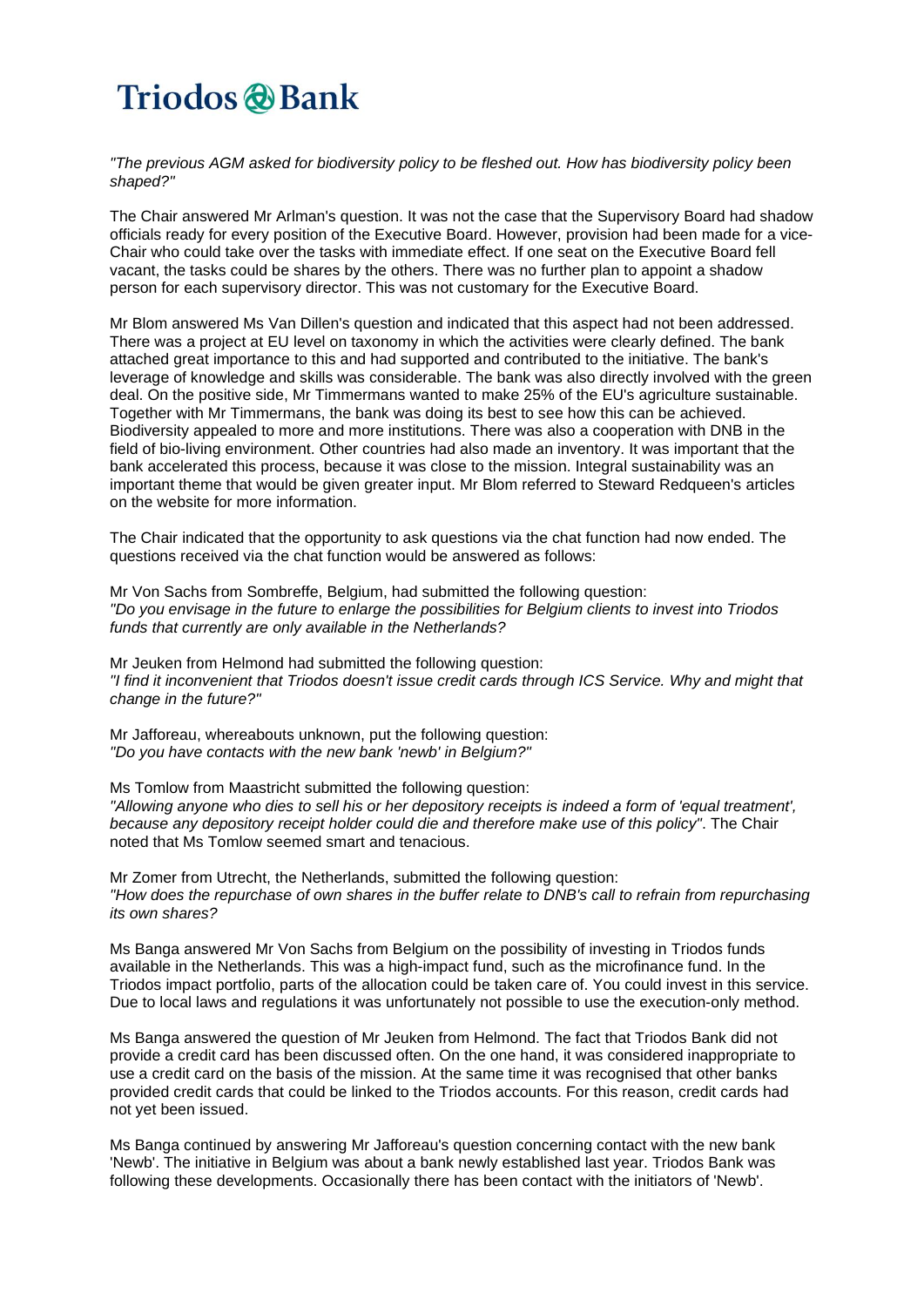Mr Blom answered the question of Ms Tomlow from Maastricht about deceased depositary receipt holders and why it was not possible to prioritise sales. Mr Blom stated that this was a serious situation, but there were other conceivable situations in which depository receipt holders could take precedence over others. The bank made no exceptions. Even when someone died, the depository receipt ended up with the beneficiaries. If these persons do not want to continue but wanted to sell, they were in competition with other depository receipt holders. This made it clear what the bank did and did not stand for.

Mr Blom answered the question of Mr Zomer from Utrecht about DNB's views on increasing the buffer. Mr Blom stressed that it was a buffer. It was not the intention to fill the limit of the buffer, but the bank had to be able to go up to the limit, and also to be able to reduce it again. The intention was to offer flexibility to the trade. Strictly technically, there was the possibility to buy back up to EUR 36 million within the regulations.

The following pre-submitted questions would be answered:

#### Ms Senior from Zeist asked:

*"1) What are the prospects for the payment of interest in 2020 and 2021?*

*2) What are the possible scenarios for some of the quarterly payments to continue?"*

#### Mr Schreuder from Amsterdam:

*"Triodos has been promoting its special biodegradable pass for years. This is now temporarily halted because of many new customers.*

*1) In addition to this easy-to-use solution, which takes two steps back in your 'progressiveness' in the field of sustainability, did you immediately invest twice as much in building the integration of Apple* Pay, or possibly an own implementation of contactless payment? And if not, why not? If so, when can *we expect these?*

2) Due to the lack of certain services in the area of ease of use but also in the area of sustainability that other banks do offer (for example Bunq with a green credit card or an app that allows you to *directly determine what your bank money is used for) my question is what are the concrete action points of Triodos to make more impact in the next 2 or 3 years for the new generation"?*

#### Mr Magré from Apeldoorn:

*"1) How does Triodos view the current status of the financial system, which future scenarios are taken into account, and what measures might be taken?*

*How does Triodos view this development?*

*2) What is Triodos' opinion of the WRR report on our money system and its recommendations? Did that result in the start-up of activities? If so, which one and with whom? What deadline? 3) Is Triodos Bank in favour of abolishing cash?*

*4) Should there be a safe haven for money?*

5) If each customer's savings are in a secure account, what does the Bank's earnings model look like? 6) Does Triodos Bank support the initiative of 'Our money'/STRO and if so how? Is there any lobbying *in politics? With whom and in what way. What results are expected and what have been achieved?"*

Ms Banga answered Ms Senior from Zeist's question on the outlook for interest payments. Ms Banga interpreted the question whether further measures would be taken in the event of a rising negative interest rate. However, these were the measures that had now been taken, there was little else to look forward to. The question concerning quarterly payments: if this referred to 'quarterly investments', then this would remain in place. If further clarification of the question was required, this could be dealt with after the meeting.

Ms Banga answered Mr Schreuder's question on the biodegradable pass. For a number of weeks the pass could not be delivered. This had to do with a technical issue at the supplier, but this had now been resolved and the biodegradable pass could be delivered again.

In response to the question about Apple Pay, contactless payment by telephone and implementation, Ms Banga replied that the bank was specifically looking into this. There were two points to note. The